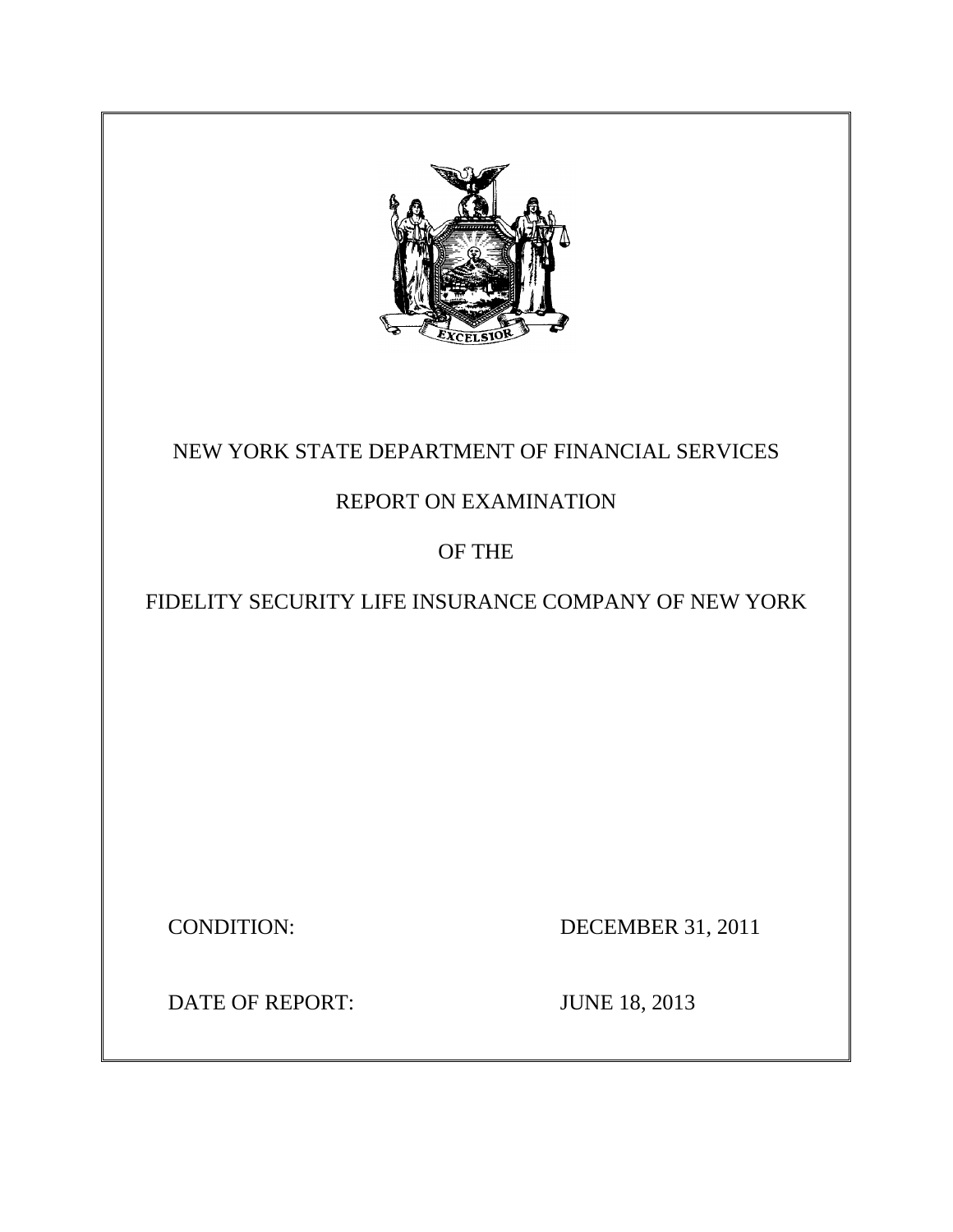## NEW YORK STATE DEPARTMENT OF FINANCIAL SERVICES

### REPORT ON EXAMINATION

### OF THE

### FIDELITY SECURITY LIFE INSURANCE COMPANY OF NEW YORK

### AS OF

DECEMBER 31, 2011

DATE OF REPORT: JUNE 18, 2013

**EXAMINER:** 

S'ELREY N. DAVID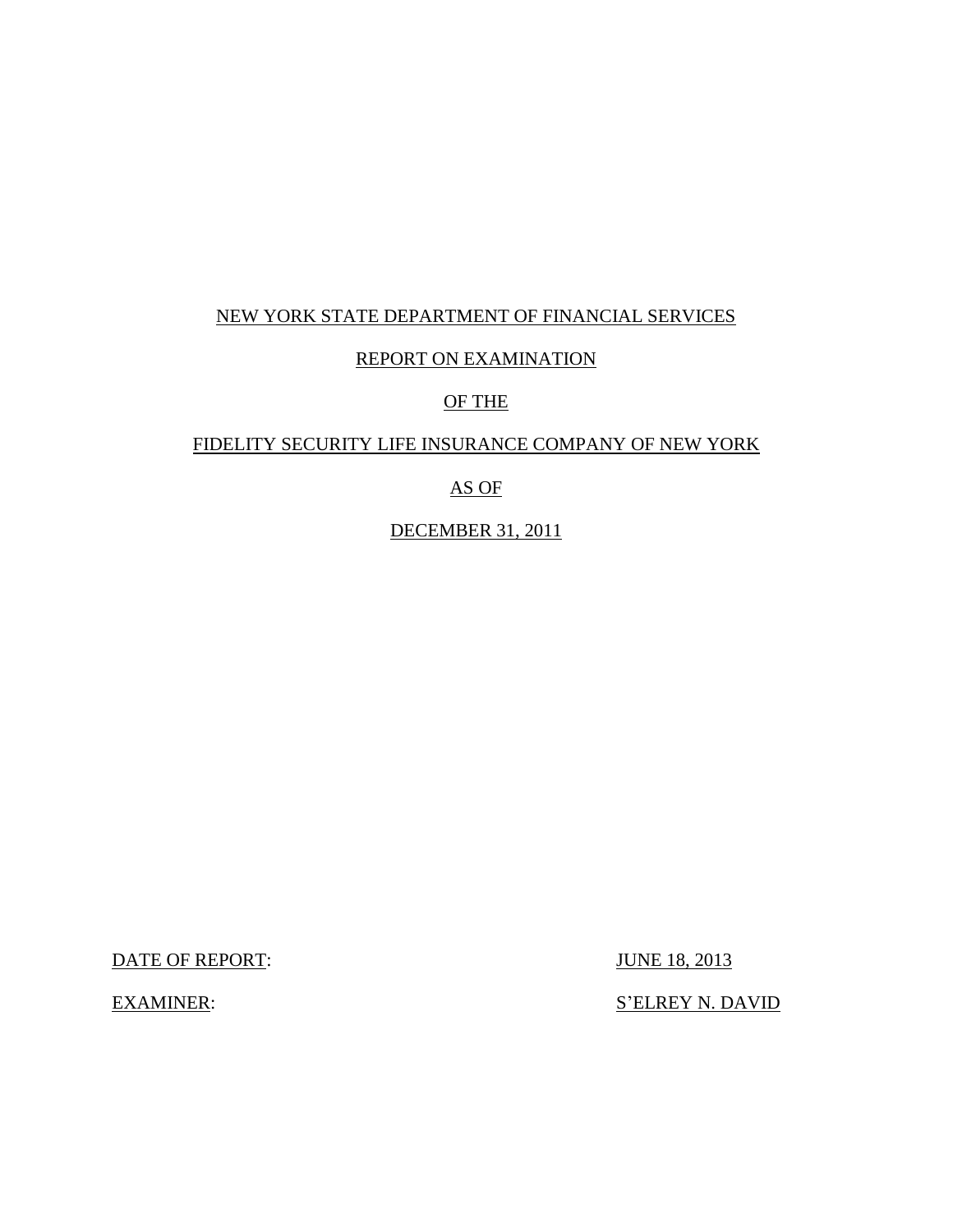## TABLE OF CONTENTS

| <b>ITEM</b> |                                      | PAGE NO.       |
|-------------|--------------------------------------|----------------|
| 1.          | Executive summary                    | $\overline{2}$ |
| 2.          | Scope of examination                 | 3              |
| 3.          | Description of Company               | 5              |
|             | A. History                           | 5              |
|             | B. Holding company                   | 5              |
|             | C. Organizational chart              | 6              |
|             | D. Service agreements                | 6              |
|             | E. Management                        | 7              |
| 4.          | Territory and plan of operations     | 11             |
|             | A. Statutory and special deposits    | 11             |
|             | <b>B.</b> Direct operations          | 11             |
|             | C. Reinsurance                       | 11             |
| 5.          | Significant operating results        | 12             |
| 6.          | <b>Financial statements</b>          | 14             |
|             | A. Independent accountants           | 14             |
|             | <b>B.</b> Net admitted assets        | 14             |
|             | C. Liabilities, capital and surplus  | 15             |
|             | D. Condensed summary of operations   | 16             |
|             | E. Capital and surplus account       | 17             |
| 7.          | Market conduct activities            | 18             |
|             | A. Advertising and sales activities  | 18             |
|             | B. Underwriting and policy forms     | 18             |
|             | C. Treatment of policyholders        | 18             |
| 8.          | <b>Record Retention</b>              | 19             |
| 9.          | Prior report summary and conclusions | 23             |
| 10.         | Summary and conclusions              | 24             |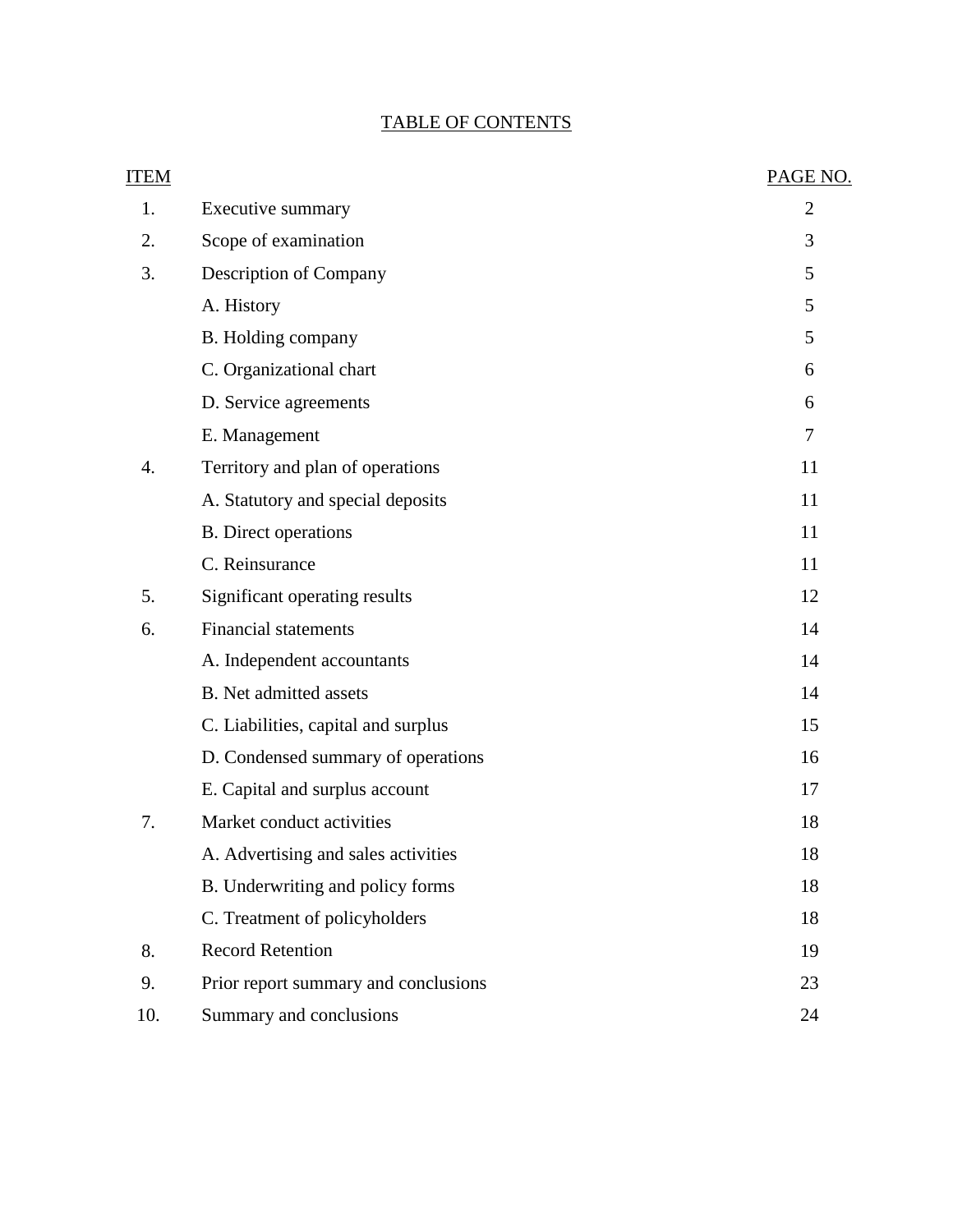

# NEW YORK STATE DEPARTMENT<sub>of</sub><br>FINANCIAL SERVICES

Andrew M. Cuomo

Benjamin M. Lawsky Governor Superintendent and Superintendent and Superintendent and Superintendent and Superintendent and Superintendent and Superintendent and Superintendent and Superintendent and Superintendent and Superintendent and Supe

June 18, 2013

Honorable Benjamin M. Lawsky Superintendent of Financial Services New York, New York 10004

Sir:

 Fidelity Security Life Insurance Company of New York, hereinafter referred to as "the Company," at its home office located at 162 Prospect Hill, Suite 101A, Brewster, New York In accordance with instructions contained in Appointment No. 30644, dated April 20, 2012 and annexed hereto, an examination has been made into the condition and affairs of 10509.

Wherever "Department" appears in this report, it refers to the New York State Department of Financial Services.

The report indicating the results of this examination is respectfully submitted.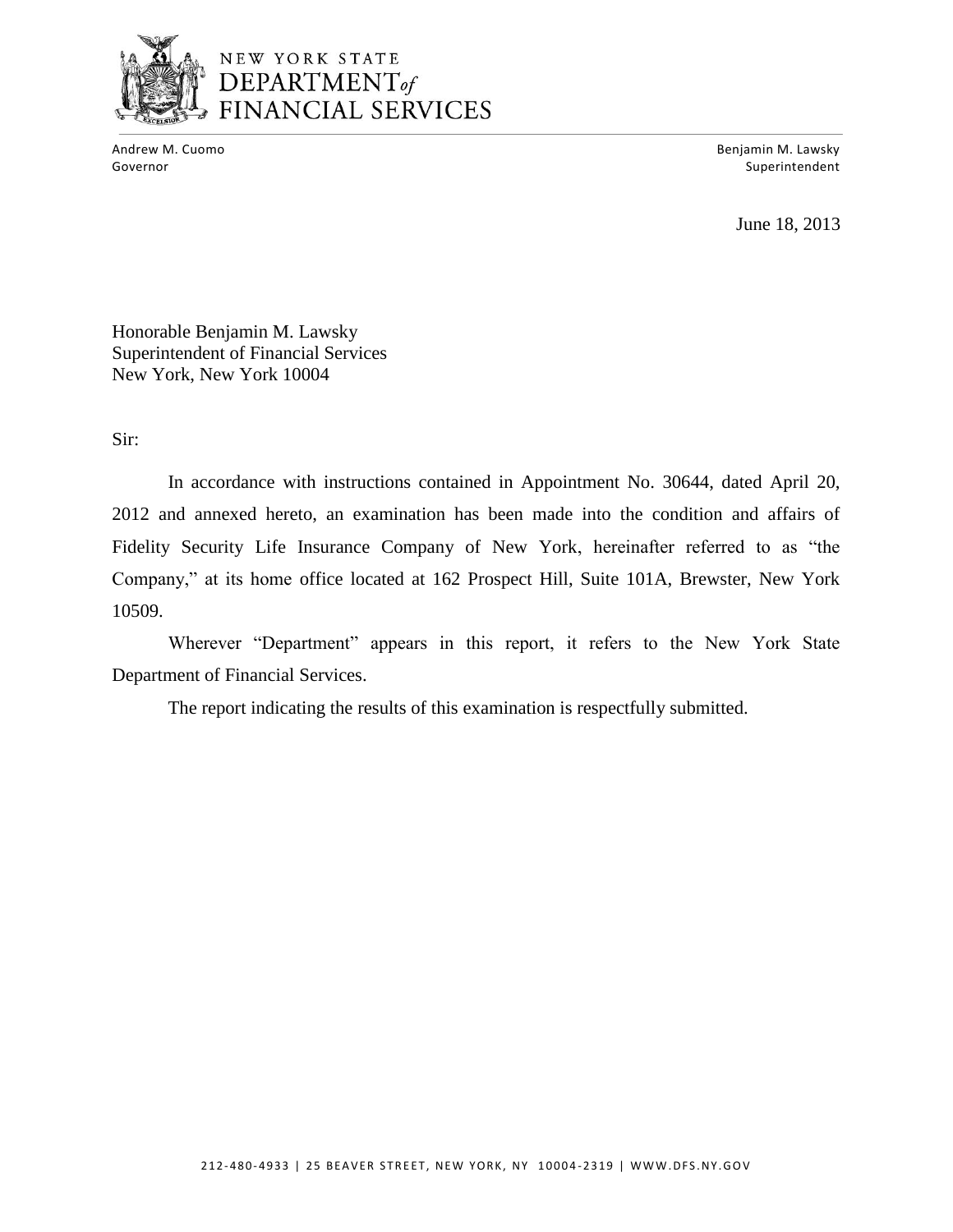#### 1. EXECUTIVE SUMMARY

<span id="page-4-0"></span>The material findings, violations and recommendations contained in this report are summarized below.

- The Company violated Section 1202(b)(2) of the New York Insurance Law by failing to establish a committee comprised solely of directors who are not officers or employees of nominate candidates for director for election by shareholders or policyholders, evaluate the performance of officers deemed by such committee to be principal officers of the company and recommend to the board of directors the selection and compensation of such principal officers. independent committee with the requisite authority to ensure compliance with Section 1202(b)(2) of the New York Insurance Law. (See item 3E of this report) the company to recommend the selection of independent certified public accountants, The examiner recommends that the board establish an
- The Company violated various sections Department Regulation No. 152 by failing to provide complete records for 38 of the 89 records requested; by failing to maintain claim files that clearly showed the inception, handling and disposition of the claim; and by failing to maintain a duplicate or back-up system sufficient to permit reconstruction of the record at a separate location in those instances where the insurer did not retain the original paper record. (See item 8 of this report)
- the superintendent, in accordance with the provisions of Department Regulation No. 152. the superintendent, in accordance with the provisions of Department Regulation No. 152. The examiner also recommends that the Company implement controls to ensure that such procedures are followed. (See item 8 of this report) The examiner recommends that the Company implement procedures to maintain its claims, rating, underwriting, marketing and such other records subject to examination by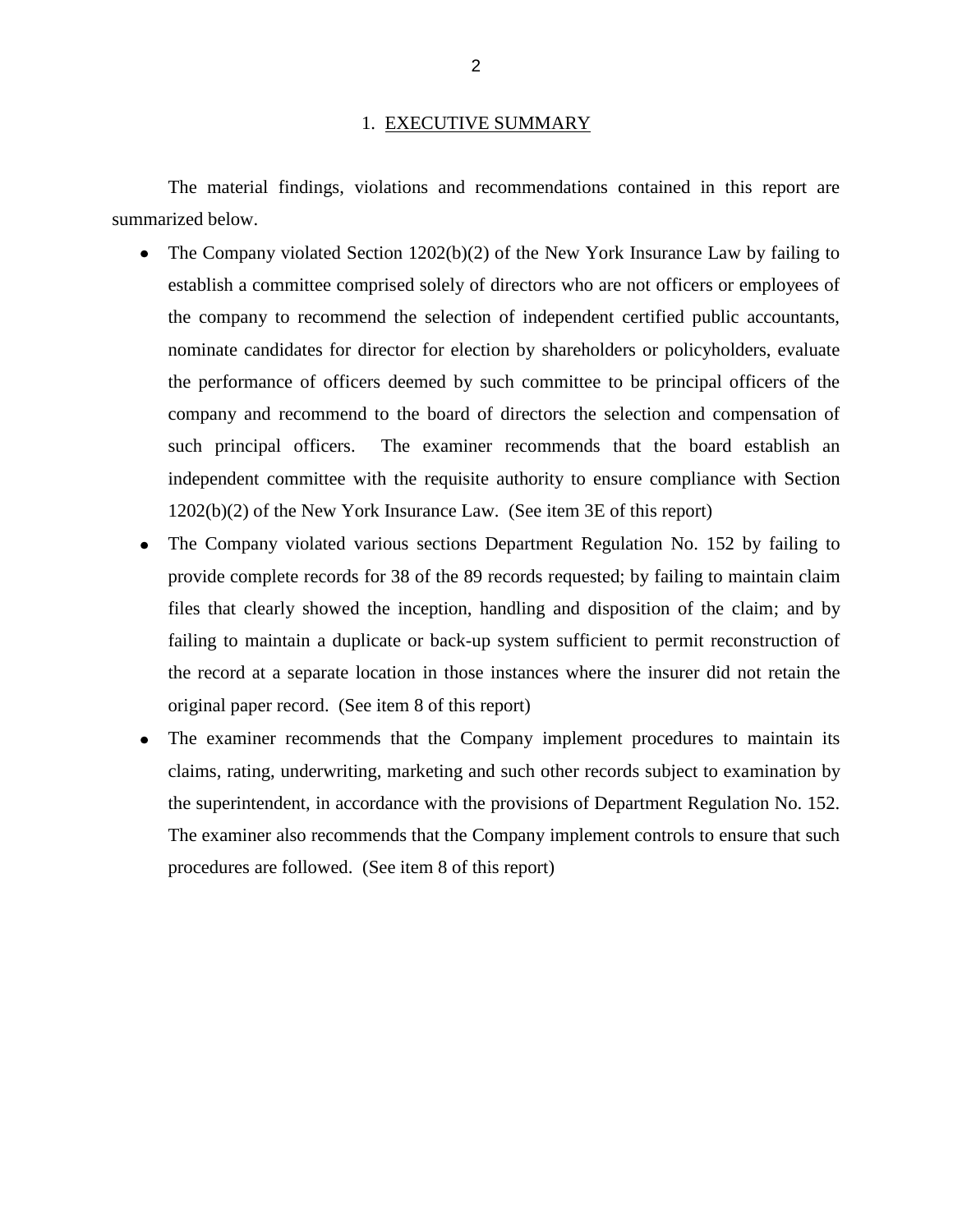#### 2. SCOPE OF EXAMINATION

<span id="page-5-0"></span> *Financial Condition Examiners Handbook, 2011 Edition* (the "Handbook")*.* The examination covers the five-year period from January 1, 2007 to December 31, 2011. The examination was conducted observing the guidelines and procedures in the Handbook and, where deemed appropriate by the examiner, transactions occurring subsequent to December 31, 2011, but prior The examination of the Company was a full scope examination as defined in the *NAIC*  to the date of this report (i.e., the completion date of the examination) were also reviewed.

 In the course of the examination, a review was also made of the manner in which the Company conducts its business and fulfills its contractual obligations to policyholders and claimants. The results of this review are contained in item 7 of this report.

 of the Handbook published by the National Association of Insurance Commissioners ("NAIC"). The Handbook guidance provides for the establishment of an examination plan based on the examiner's assessment of risk in the insurer's operations and utilizing that evaluation in formulating the nature and extent of the examination. The examiner planned and performed the examination to evaluate the current financial condition as well as identify prospective risks that may threaten the future solvency of the insurer. The examiner identified key processes, assessed to mitigate those risks. The examination also included assessing the principles used and significant estimates made by management, evaluating the overall financial statement presentation, and determining management's compliance with New York statutes and Department guidelines, Statutory Accounting Principles as adopted by the Department, and The examination was conducted on a risk focused basis in accordance with the provisions the risks within those processes and evaluated the internal control systems and procedures used annual statement instructions.

 The Company was acquired by Fidelity Security Life Insurance Company ("FSLIC") on examination of the insurance subsidiaries of Great American Financial Resources, Inc. ("GAFRI"), the affiliated companies of the former parent. The coordinated examination was led by the State of Ohio with participation from the states of California, Delaware, Illinois, New York and Texas. All insurance subsidiaries of GAFRI shared common controls and management during the examination period, and since the lead and participating states are accredited by the December 30, 2011. However, this examination was coordinated in conjunction with the NAIC, all states deemed it appropriate to rely on each other's work when evaluating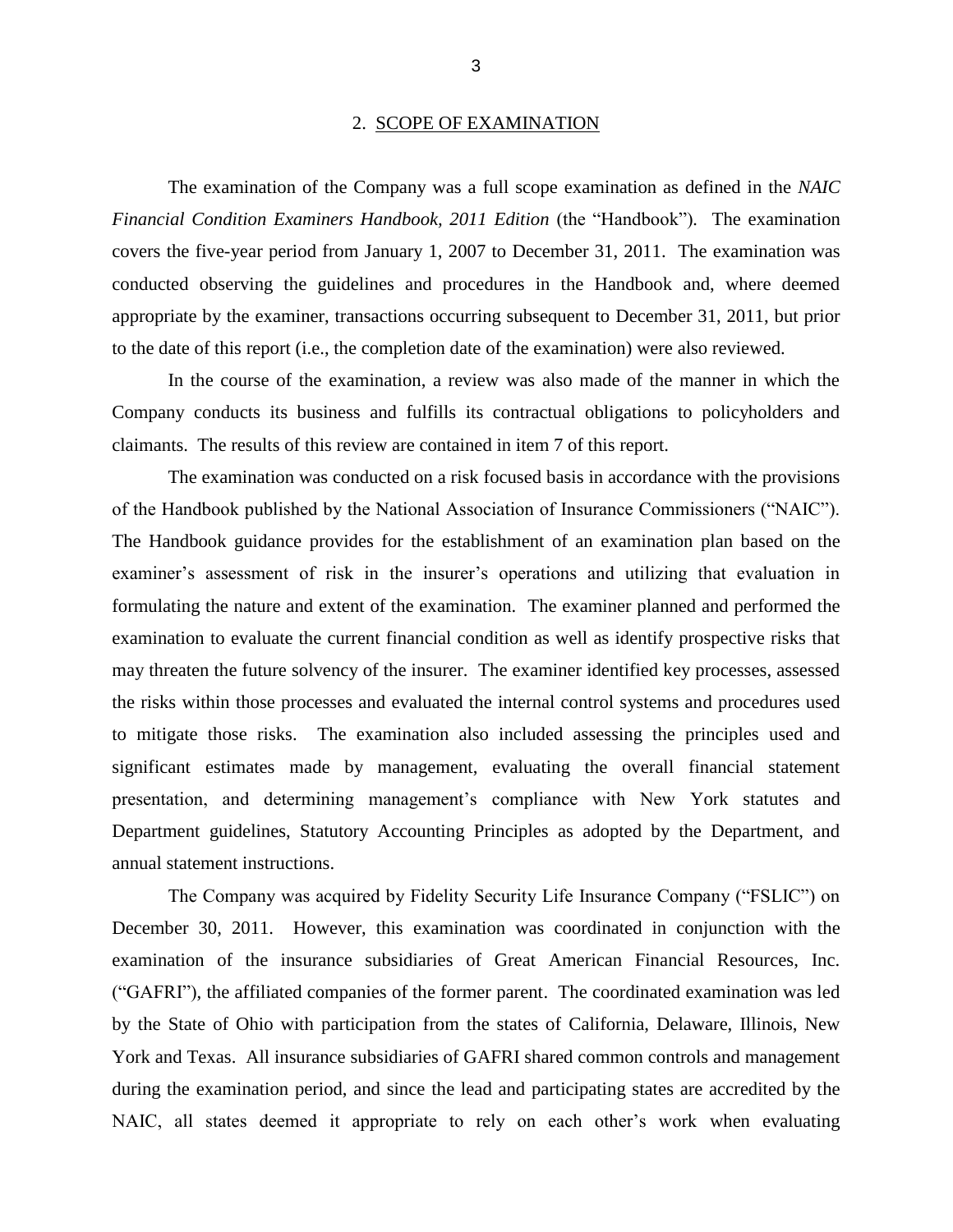retrospective risks. New York reviewed prospective risk independently since the Company is a member of a new holding group going forward.

 environment were utilized to develop the examination approach. The Company's risks and management activities were evaluated incorporating the NAIC's nine branded risk categories. These categories are as follows: Information about the Company's organizational structure, business approach and control

- Pricing/Underwriting
- Reserving
- Operational
- Strategic
- Credit
- Market
- Liquidity
- Legal
- Reputational  $\bullet$

 The Company was audited annually, for the years 2007 through 2011, by the accounting firm of Ernst & Young, LLP. The Company received an unqualified opinion in all years.

 of Ohio Insurance Department in conjunction with its examination of Great American Life Insurance Company ("GALIC"), the Company's former parent. GALIC had an internal audit with the Sarbanes-Oxley Act of 2002 ("SOX"). Where applicable, SOX workpapers and reports were reviewed and portions were relied upon by the State of Ohio Insurance Department for its The audit workpapers of the accounting firm were reviewed and relied upon by the State department that was given the task of assessing the internal control structure and compliance examination.

 violations and recommendation contained in the prior report on examination. The results of the examiner's review are contained in item 9 of this report. The examiner reviewed the corrective actions taken by the Company with respect to the

 matters which involve departure from laws, regulations or rules, or which require explanation or This report on examination is confined to financial statements and comments on those description.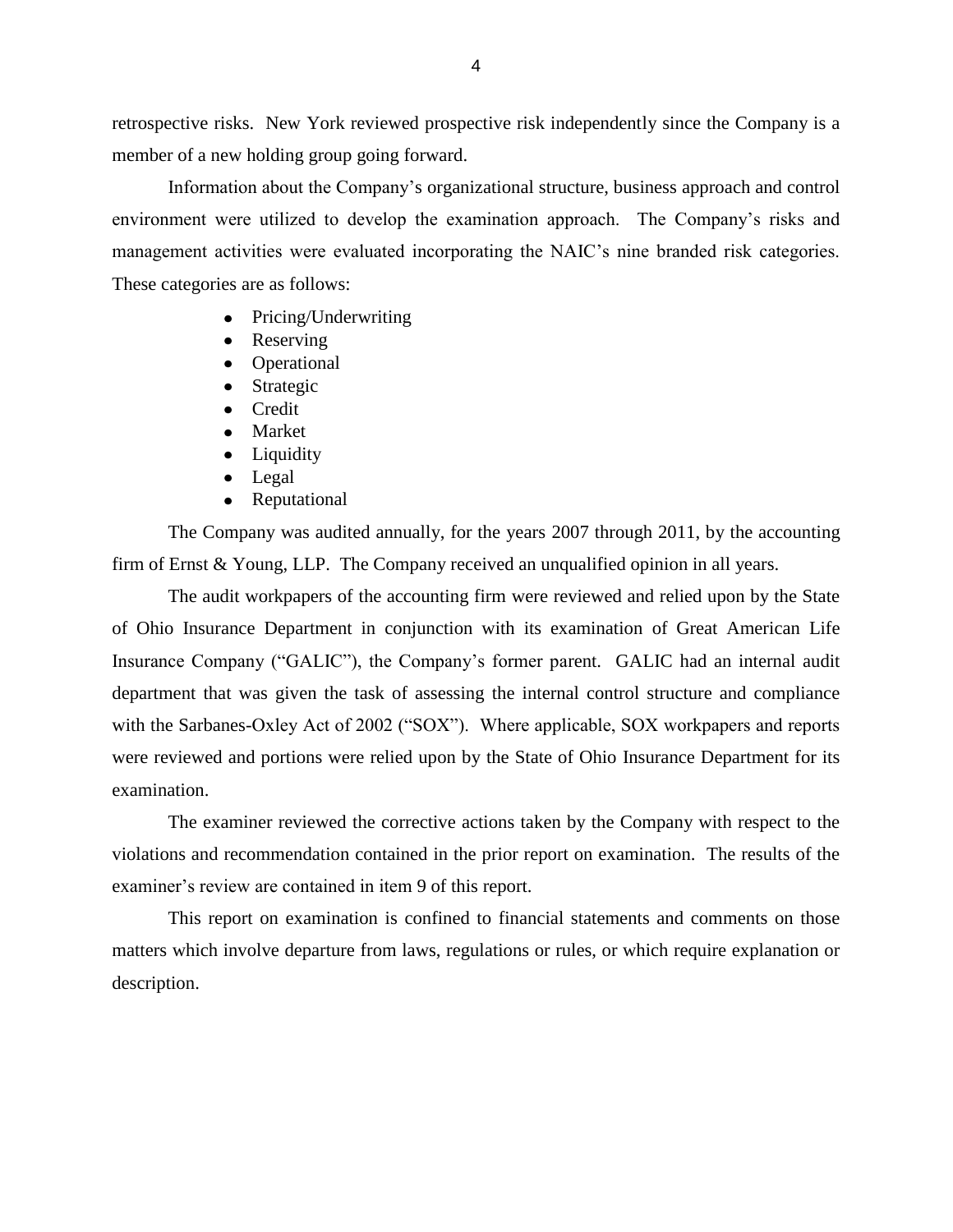#### 3. DESCRIPTION OF COMPANY

#### <span id="page-7-0"></span>A. History

 York on December 23, 1963 under the name of Old Republic Life Insurance Company of New York. The Company was licensed and commenced business on April 30, 1964. Initial resources of \$750,000, consisting of common capital stock of \$500,000 and paid in and contributed surplus value of \$5 each) for \$7.50 per share. The Company was incorporated as a stock life insurance company under the laws of New of \$250,000, were provided through the sale of 100,000 shares of common stock (with a par

 issuance of a stock dividend of 20,000 shares with a par value of \$5 per share. In 1993, the Company increased its capital from \$600,000 to \$2,000,000 through the issuance of a stock In 1971 the Company increased its capital from \$500,000 to \$600,000 through the dividend of 280,000 shares with a par value of \$5 per share.

 The Company was acquired by Great American Life Insurance Company in February 1999 and the Company's name was changed to Great American Life Insurance Company of New York on April 2, 1999.

 The Company's capital and surplus decreased \$3.9 million to \$7.1 million in 2008 from \$10.9 million in 2007, mainly due to a \$4.0 million dividend payment to GALIC during 2008. The dividend was submitted to and approved by the Department pursuant to Section 4207(a) of the New York Insurance Law.

 The Company was acquired by Fidelity Security Life Insurance Company on December 30, 2011 in a 100% stock purchase transaction. The current name, Fidelity Security Life Insurance Company of New York, was adopted on December 30, 2011.

As of December 31, 2011, the capital stock of the Company was \$2,000,000 and the paid in surplus was \$5,350,000.

#### B. Holding Company

 ("FSL"), a Missouri life insurance company*.* The majority owner of FSL is Richard F. Jones, an The Company is a wholly owned subsidiary of Fidelity Security Life Insurance Company individual*.*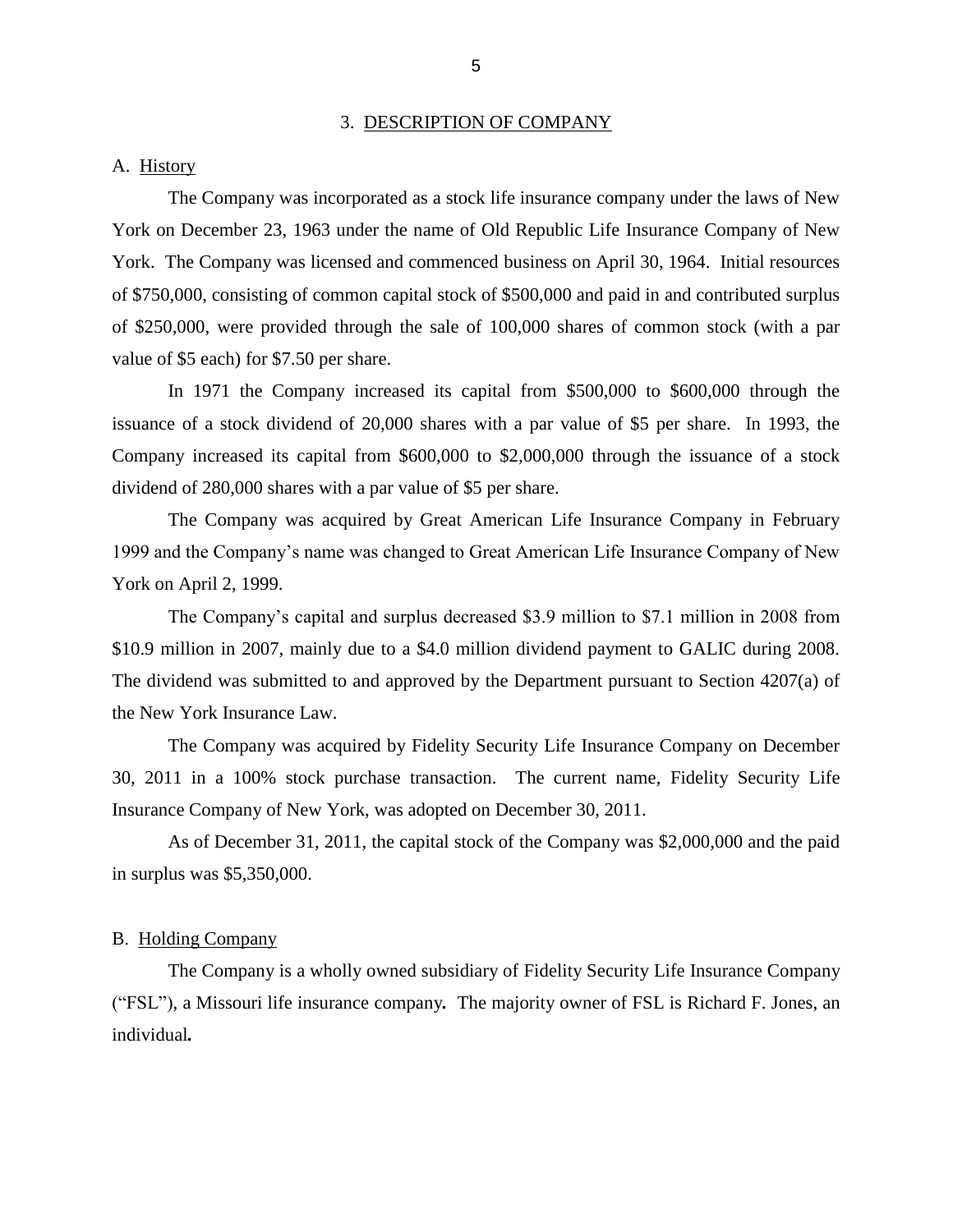### C. Organizational Chart

 An organization chart reflecting the relationship between the Company and significant entities in its holding company system as of December 31, 2011 follows:



### D. Service Agreements

The Company had three service agreements in effect with affiliates during the examination period.

| Type of         |          |                   |               |                |                   |
|-----------------|----------|-------------------|---------------|----------------|-------------------|
| Agreement       |          |                   |               |                |                   |
| and             |          |                   |               | Specific       | $(Express)*$ For  |
| Department      | Effectiv | Provider $(s)$ of | Recipient(s)  | Service(s)     | Each Year of the  |
| File Number     | e Date   | Service(s)        | of Service(s) | Covered        | Examination       |
| Investment      | 04/03/00 | American          | The           | Investment     | $2007 - (25,375)$ |
| Services        |          | Money             | Company       | of assets      | $2008 - (37,727)$ |
| Agreement       |          | Management        |               |                | $2009 - (37,727)$ |
|                 |          | Corporation**     |               |                | $2010 - (7,937)$  |
|                 |          |                   |               |                | $2011 - (19,778)$ |
| Administrative  | 04/03/00 | Great             | The           | Make use of    | $2007 - (51,637)$ |
| <b>Services</b> |          | American          | Company       | certain        | $2008 - (80,000)$ |
| Agreement       |          | Life Insurance    |               | property,      | $2009 - (93,257)$ |
|                 |          | $Company**$       |               | equipment      | $2010 - (93,257)$ |
|                 |          |                   |               | and facilities | $2011 - (93,257)$ |
| Leasing         | 05/11/05 | <b>FCIA</b>       | The           | Subleasing     | $2007 - (9,255)$  |
| Agreement       |          | Management        | Company       | Agreement      | $2008 - (9,623)$  |
|                 |          | Company,          |               |                | $2009 - (9,625)$  |
|                 |          | $Inc.**$          |               |                | $2010 - (9,625)$  |
|                 |          |                   |               |                | $2011 - (9,625)$  |

\* Amount of (Expense) Incurred by the Company

\*\* Affiliate prior to acquisition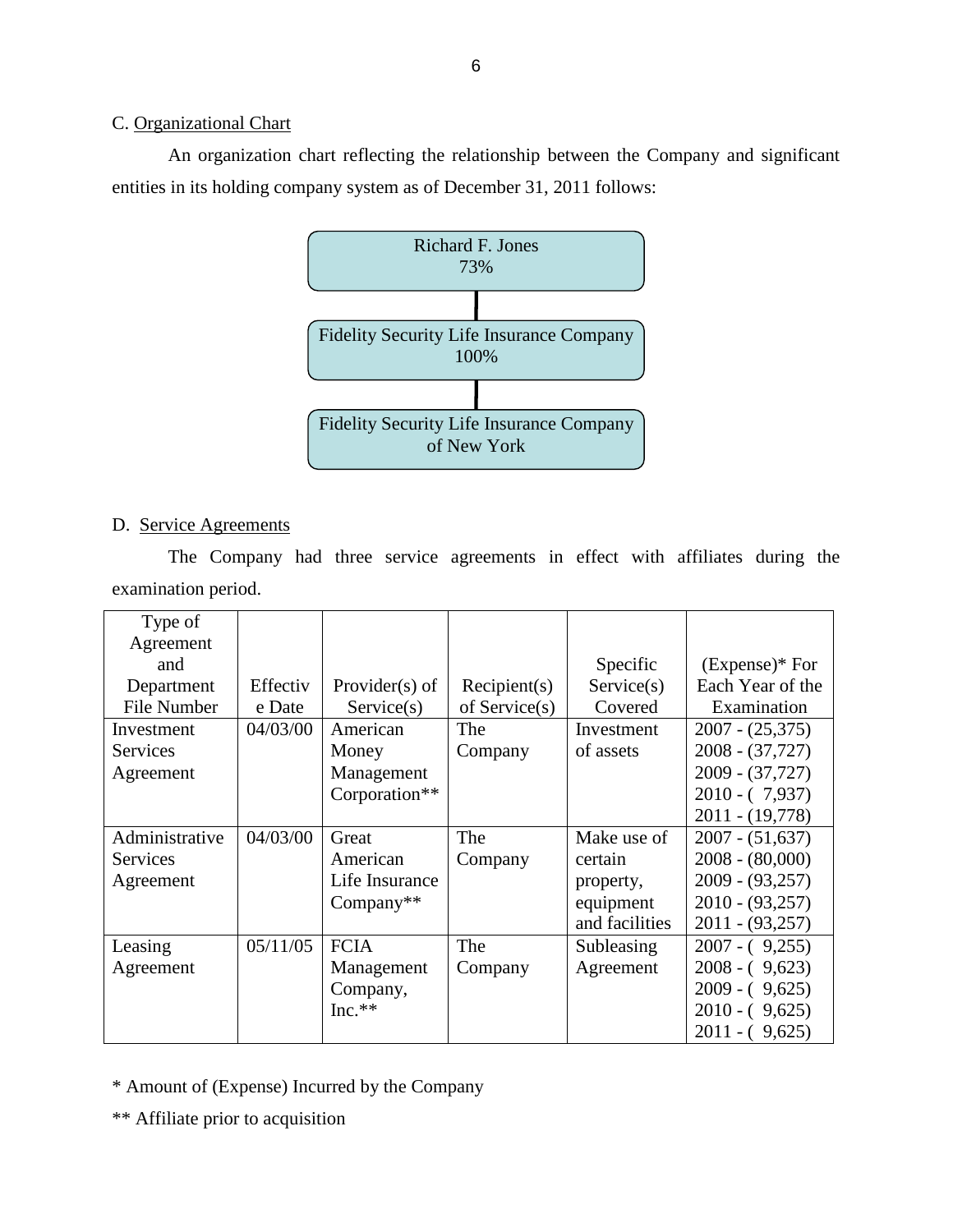Prior to its acquisition on December 30, 2011, the Company participated in a federal income tax allocation agreement with its former parent and affiliates.

#### E. Management

 The Company's by-laws provide that the board of directors shall be comprised of not less than seven and not more than 13 directors. Directors are elected for a period of one year at the annual meeting of the stockholders held in May of each year. As of December 30, 2011, (the date the Company was acquired by FSL), the board of directors consisted of nine members.

The nine former board members, during the examination period, and their principal business affiliation, as of December 30, 2011, were as follows:

| <b>Name and Residence</b>             | <b>Principal Business Affiliation</b>                                                                                | <b>Year First</b><br>Elected |
|---------------------------------------|----------------------------------------------------------------------------------------------------------------------|------------------------------|
| Francis Austin, Jr.*<br>New York, NY  | Retired<br>New York Telephone Company                                                                                | 2001                         |
| Alexander Clark*<br>New York, NY      | <b>Managing Director</b><br>Alexander M. Clark & Co., Inc.                                                           | 2001                         |
| Jeffrey G. Hester<br>Cincinnati, OH   | Controller<br>Great American Financial Resources, Inc.                                                               | 2011                         |
| Billy Hill, Jr.<br>Austin, Texas      | President<br>Great American Life Insurance Company of NY                                                             | 2001                         |
| Gail Hyman*<br>Fort Myers, FL         | Retired<br>Manhattan Life Insurance Company                                                                          | 1999                         |
| Christopher Miliano<br>Cincinnati, OH | Senior Vice President and Treasurer<br>Great American Life Insurance Company of NY                                   | 2003                         |
| Mark Muething<br>Cincinnati, OH       | Senior Vice President and General Counsel<br>Great American Life Insurance Company                                   | 2005                         |
| Nick Pearson*<br>New York, NY         | Partner<br><b>Edwards and Angell</b>                                                                                 | 2001                         |
| Michael Prager<br>Cincinnati, OH      | Executive Vice President, Chief Actuary and Chief<br><b>Risk Officer</b><br>Great American Financial Resources, Inc. | 2001                         |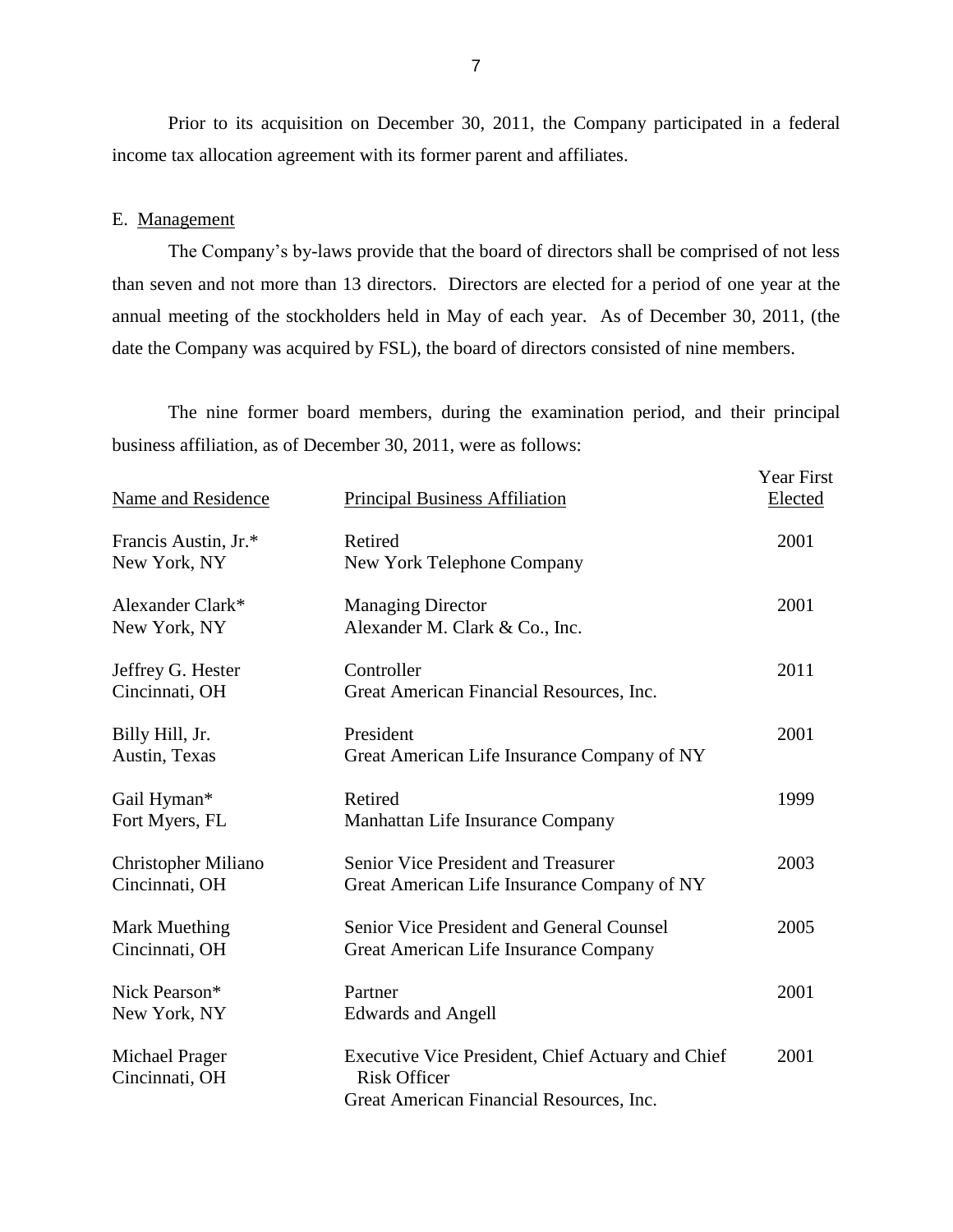\* Not affiliated with the Company or any other company in the holding company system

 On December 31, 2011, the board of directors of the newly acquired Company consisted of eight members. Meetings of the board are held four times per year at such times as the board may by resolution from time to time determine.

The eight board members of the newly acquired Company and their principal business affiliation, as of December 31, 2011, were as follows:

| Name and Residence                      | <b>Principal Business Affiliation</b>                                                 | Year First<br>Elected |
|-----------------------------------------|---------------------------------------------------------------------------------------|-----------------------|
| Kathy H Baxter*<br>Pelham, NY           | Partner<br><b>SNR Denton US LLP</b>                                                   | 2011                  |
| William R Hobbs<br>Leawood, KS          | <b>Treasurer and Vice President</b><br>Fidelity Security Life Insurance Company of NY | 2011                  |
| Kenneth G. House<br>Kansas City, MO     | <b>Vice President</b><br>Fidelity Security Life Insurance Company of NY               | 2011                  |
| Billy B. Hill, Jr.*<br>Austin, TX       | Director of Special Projects<br>AmeriLife Group                                       | 2011                  |
| Richard F. Jones<br>Shawnee Mission, KS | Chairman of the Board<br>Fidelity Security Life Insurance Company of NY               | 2011                  |
| Steven C. Krueger*<br>Blue Springs, MO  | Self Employed<br>Steven C. Krueger Legal Services LLC                                 | 2011                  |
| Martha E. Madden<br>Prairie Village, KS | Secretary and Vice President<br>Fidelity Security Life Insurance Company of NY        | 2011                  |
| David J. Smith<br>Stilwell, KS          | President<br>Fidelity Security Life Insurance Company of NY                           | 2011                  |

\* Not affiliated with the Company or any other company in the holding company system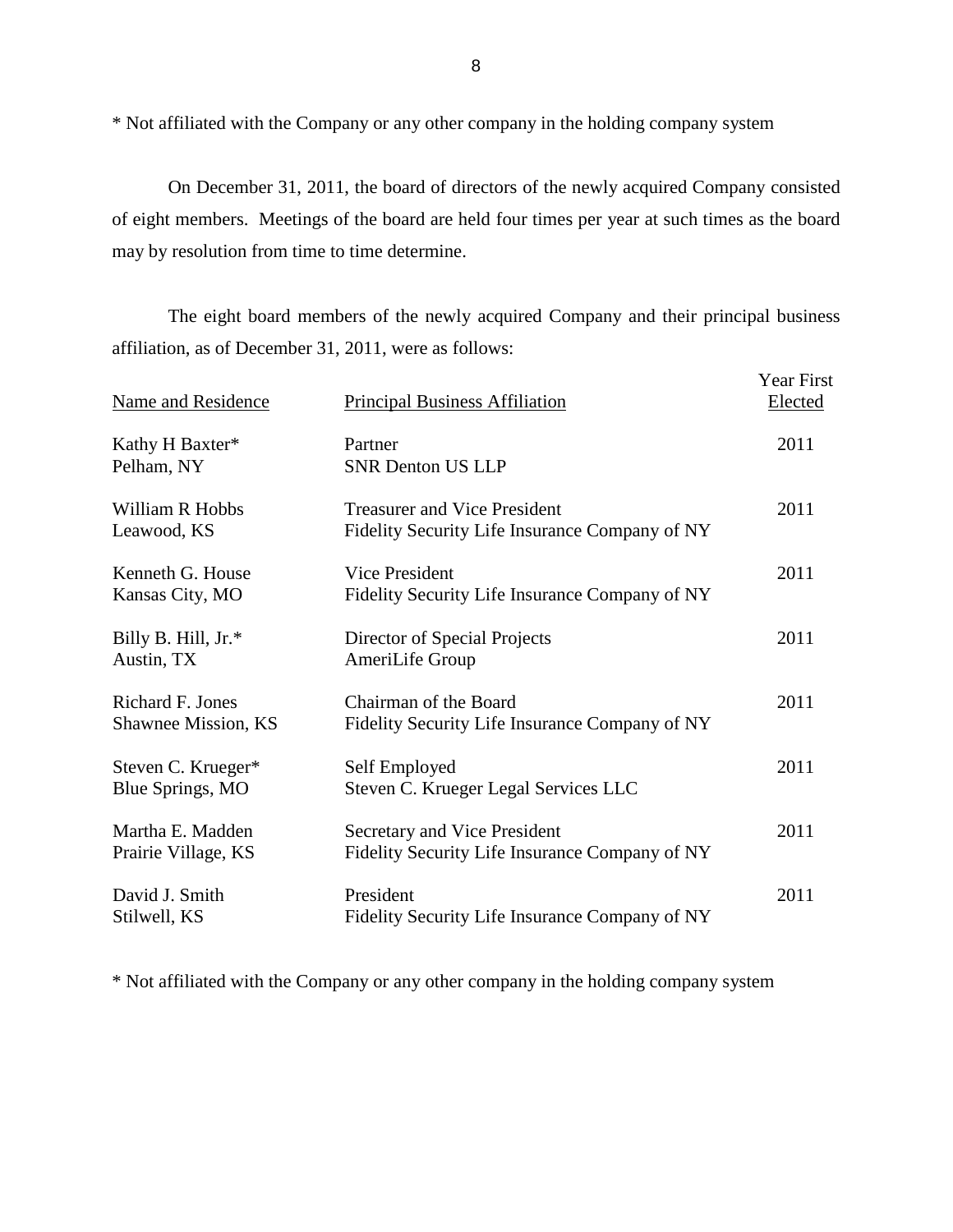The examiner's review of the minutes of the meetings of the former board of directors and its audit and finance committee indicated that meetings were well attended and that each director attended a majority of meetings. The former board appointed an executive committee, but this committee did not meet during the examination period.

Section 1202(b)(2) of the New York Insurance Law states:

 "The board of directors of a domestic life insurance company shall establish one or more committees comprised solely of directors who are not officers or employees of the company or of any entity controlling, controlled by, or under common control with the company and who are not beneficial owners of a controlling interest in the voting stock of the company or any such entity. Such committee or committees shall have responsibility for recommending the policyholders, evaluating the performance of officers deemed by such committee selection of independent certified public accountants, reviewing the company's financial condition, the scope and results of the independent audit and any internal audit, nominating candidates for director for election by shareholders or or committees to be principal officers of the company and recommending to the board of directors the selection and compensation of such principal officers and in the case of a domestic stock life insurance company."

 The examiner's review of the committee minutes provided, found no evidence that any committee of the former board: recommended the selection of independent certified accountants for the years 2010 and 2011; nominated candidates for director for election by shareholders; or performed an evaluation of the performance of principal officers of the company or recommended the selection and compensation of such principal officers.

 establish a committee comprised solely of directors who are not officers or employees of the candidates for director for election by shareholders or policyholders, evaluate the performance of officers deemed by such committee to be principal officers of the company and recommend to The Company violated Section 1202(b)(2) of the New York Insurance Law by failing to company to recommend the selection of independent certified public accountants, nominate the board of directors the selection and compensation of such principal officers.

 requisite authority to ensure compliance with Section 1202(b)(2) of the New York Insurance The examiner recommends that the board establish an independent committee with the Law.

 On May 12, 2012, the new board established several independent committees with the requisite authority to ensure compliance with Section 1202(b)(2) of the New York Insurance Law.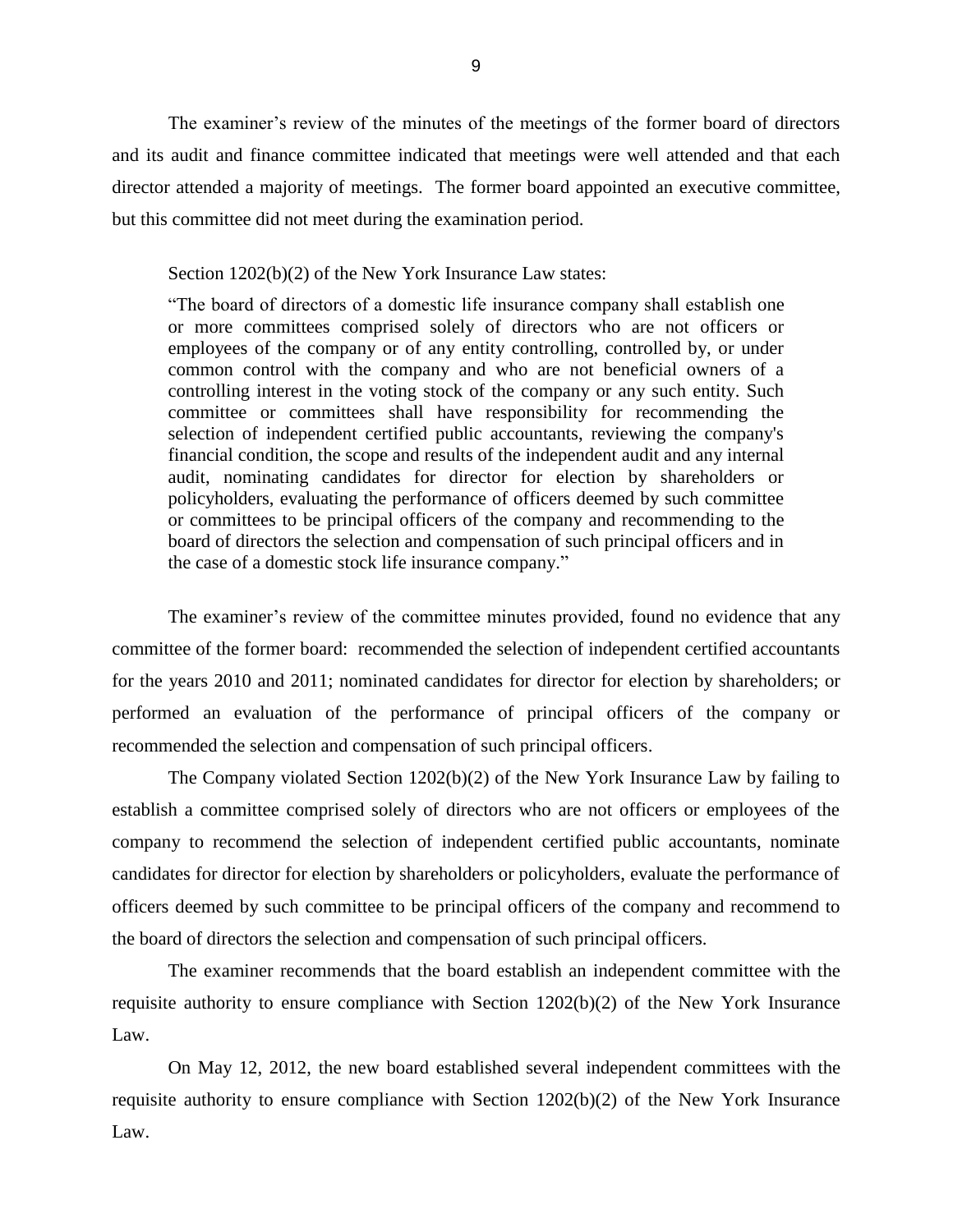The following is a listing of the principal officers of the Company as of December 30, 2011:

| Title                               |
|-------------------------------------|
| President                           |
| Senior Vice President and Treasurer |
| <b>Senior Vice President</b>        |
| Vice President                      |
| Vice President                      |
| Secretary                           |
| Actuary                             |
|                                     |

\*Designated consumer services officer per Section 216.4(c) of Department Regulation No. 64.

The following is a listing of the principal officers of the Company as of December 31,

2011:

Name Title

| David J. Smith           | President                           |
|--------------------------|-------------------------------------|
| William R. Hobbs         | <b>Treasurer and Vice President</b> |
| Kenneth G. House         | Vice President                      |
| James M. Merwald, Jr.    | Actuary                             |
| Martha E. Madden*        | Secretary and Vice President        |
| Bryson L. Jones          | <b>Assistant Treasurer</b>          |
| <b>Bradford R. Jones</b> | <b>Assistant Secretary</b>          |
|                          |                                     |

\*Designated consumer services officer per Section 216.4(c) of Department Regulation No. 64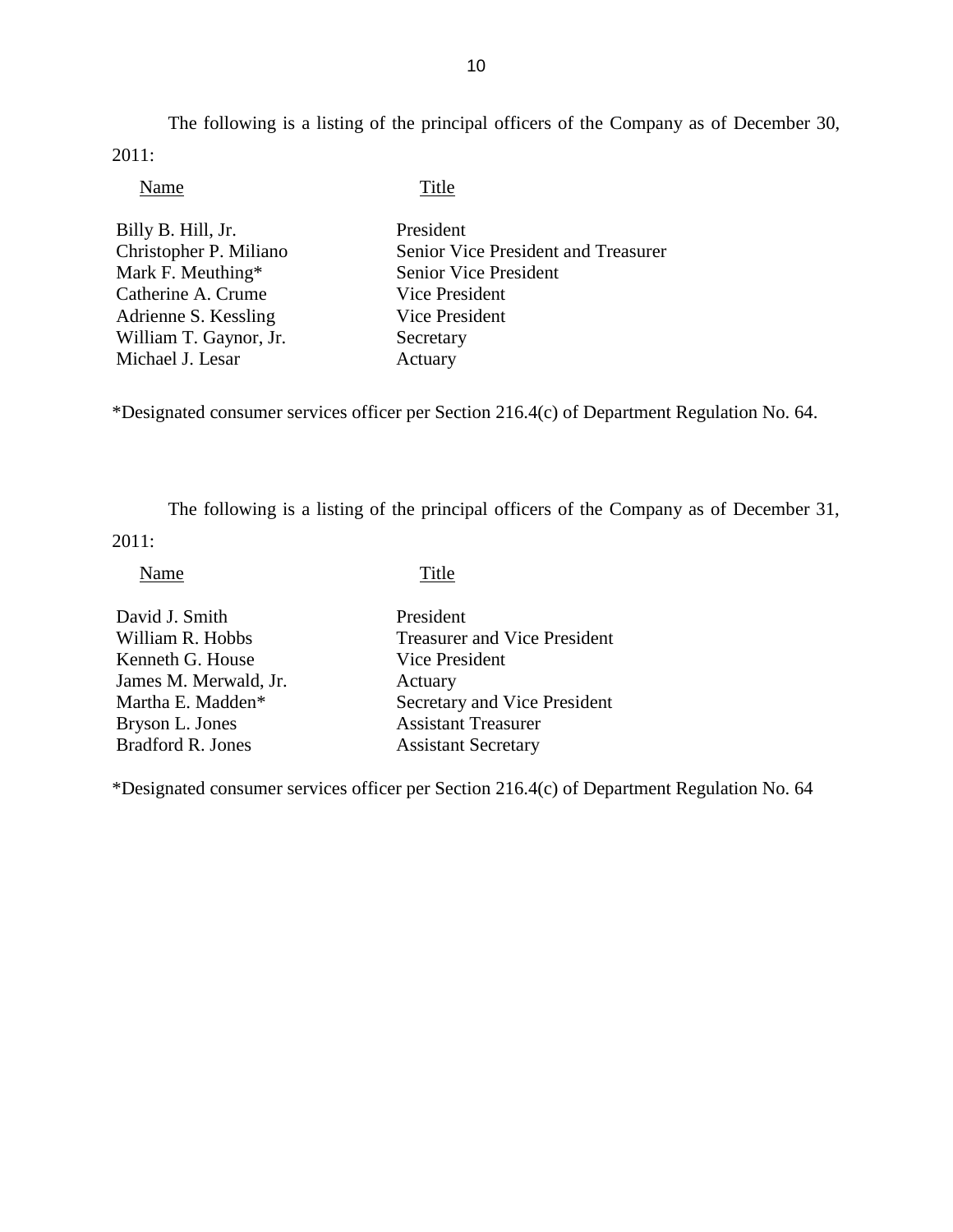<span id="page-13-0"></span> insurance as defined in paragraphs 1, 2 and 3 of Section 1113(a) of the New York Insurance Law. The Company did not write any new business during the examination period. The Company is authorized to write life insurance, annuities and accident and health

 Mississippi. In 2011, 100% of renewal life premiums were received from Massachusetts and 100% of annuity considerations were received from New York*.* Policies were written on a non-The Company is licensed to transact business in two states, namely New York and participating basis.

#### A. Statutory and Special Deposits

 As of December 31, 2011, the Company had \$300,000 (par value) of United States Treasury notes on deposit with the State of New York, its domiciliary state, for the benefit of all policyholders, claimants and creditors of the Company.

#### B. Direct Operations

 December 31, 2011, the Company had two whole life policies, 386 deferred annuities and 390 The Company did not write any new business during the examination period. As of immediate annuities in force.

#### C. Reinsurance

As of December 31, 2011, the Company did not have any reinsurance treaties in effect.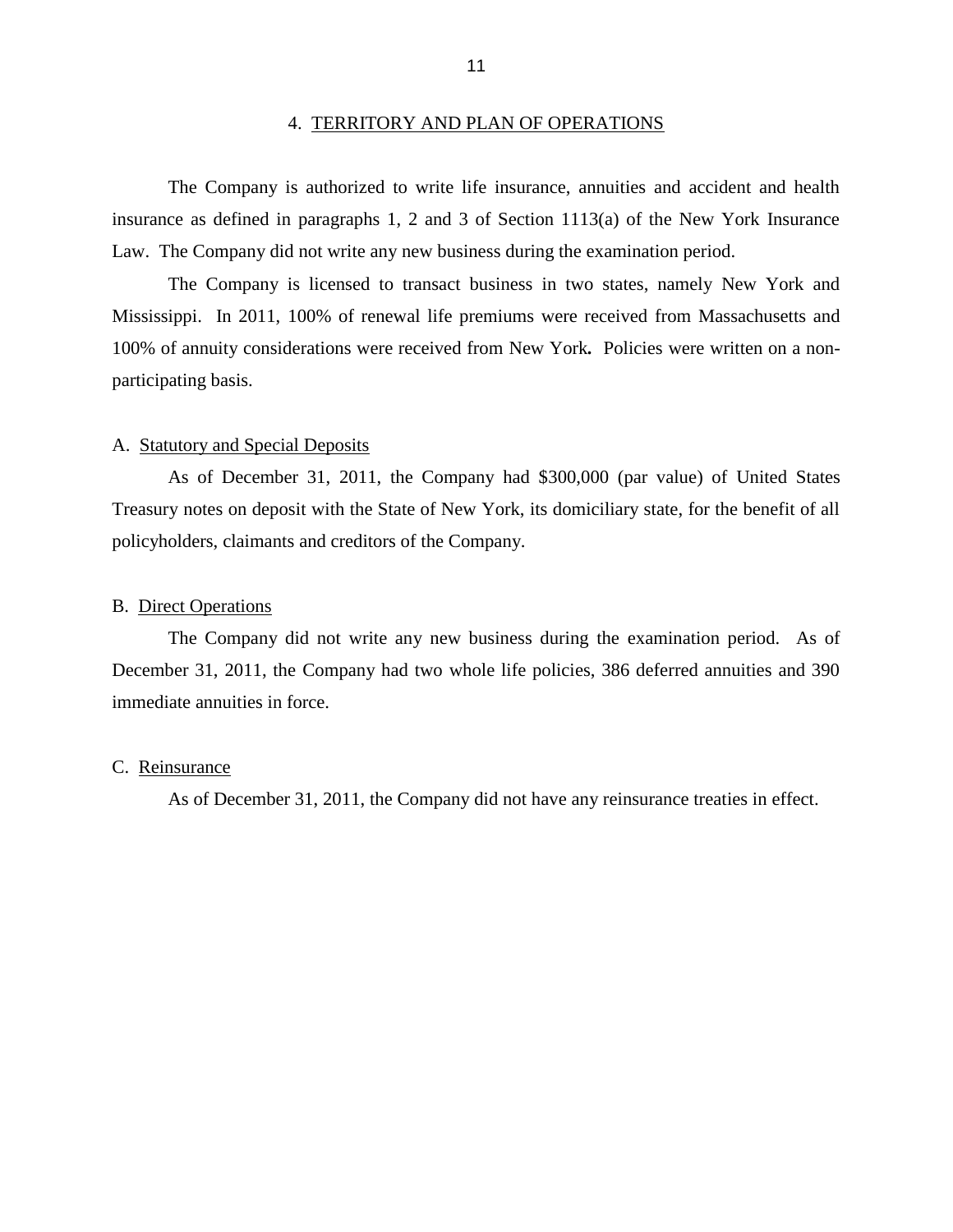#### 5. SIGNIFICANT OPERATING RESULTS

 during the period under examination as extracted from its filed annual statements. Failure of Indicated below is significant information concerning the operations of the Company items to add to the totals shown in any table in this report is due to rounding.

 The following table indicates the Company's financial growth (decline) during the period under review:

|                                        | December 31,<br>2006 | December 31,<br>2011 | Increase<br>(Decrease) |
|----------------------------------------|----------------------|----------------------|------------------------|
| <b>Admitted assets</b>                 | \$54,107,658         | \$42,555,250         | \$(11,552,408)         |
| Liabilities                            | \$43,735,934         | \$33,996,556         | \$ (9,739,378)         |
| Common capital stock                   | \$2,000,000          | \$2,000,000          | \$<br>$\theta$         |
| SSAP 10R election 10.e.                |                      | 52,643               | 52,643                 |
| Gross paid in and contributed surplus  | 5,350,000            | 5,350,000            | 0                      |
| Group contingency life reserve         | 1,081,983            | 1,081,983            | 0                      |
| Unassigned funds (surplus)             | 1,939,741            | 74,067               | (1,865,674)            |
| Total capital and surplus              | \$10,371,724         | \$8,558,693          | \$(1,813,031)          |
| Total liabilities, capital and surplus | \$54,107,658         | \$42,555,249         | \$(11,552,409)         |

 The Company's invested assets as of December 31, 2011, were mainly comprised of bonds (87.2%) and cash and short-term investments (12.8%).

The majority (94.9%) of the Company's bond portfolio, as of December 31, 2011, was comprised of investment grade obligations.

 December 31, 2011, the Company had \$7,000 of life insurance issued and in force and 776 ordinary annuities. This was down from \$18,000 issued and in force and 1,341 annuities as of December 31, 2006. This decline is in line with the Company being in run-off. The Company did not write any new business during the examination period. As of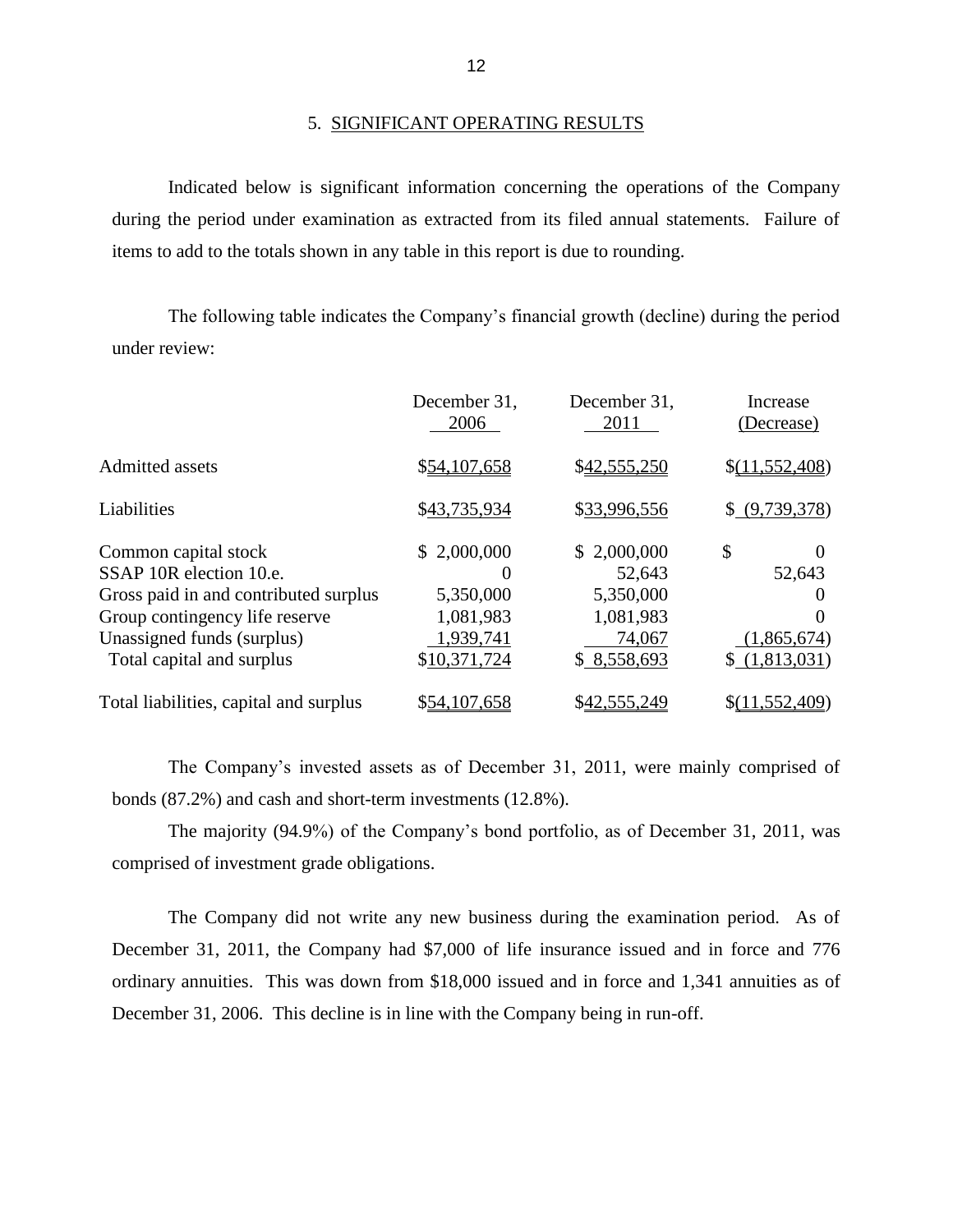The following is the net gain (loss) from operations by line of business after federal income taxes but before realized capital gains (losses) reported for each of the years under examination in the Company's filed annual statements:

|                               | 2007               | 2008      | 2009        | 2010        | 2011           |
|-------------------------------|--------------------|-----------|-------------|-------------|----------------|
| Ordinary:<br>Life insurance   | \$<br>112          | \$<br>88  | \$<br>(49)  | \$<br>(164) | (689)<br>\$    |
| Individual<br>annuities       | 672,783            | 123,125   | 1,002,564   | 461,717     | 252,424        |
| Total ordinary                | \$672,895          | \$123,213 | \$1,002,515 | \$461,553   | \$251,735      |
| Accident and health:<br>Other | 9                  | 5         | 29          | 37          | $\overline{0}$ |
| Total accident<br>and health  | $\mathcal{S}$<br>9 | \$<br>5   | \$<br>29    | \$<br>37    | \$<br>$\theta$ |
| Total                         | \$672,904          | \$123,219 | \$1,002,554 | \$461,589   | \$251,736      |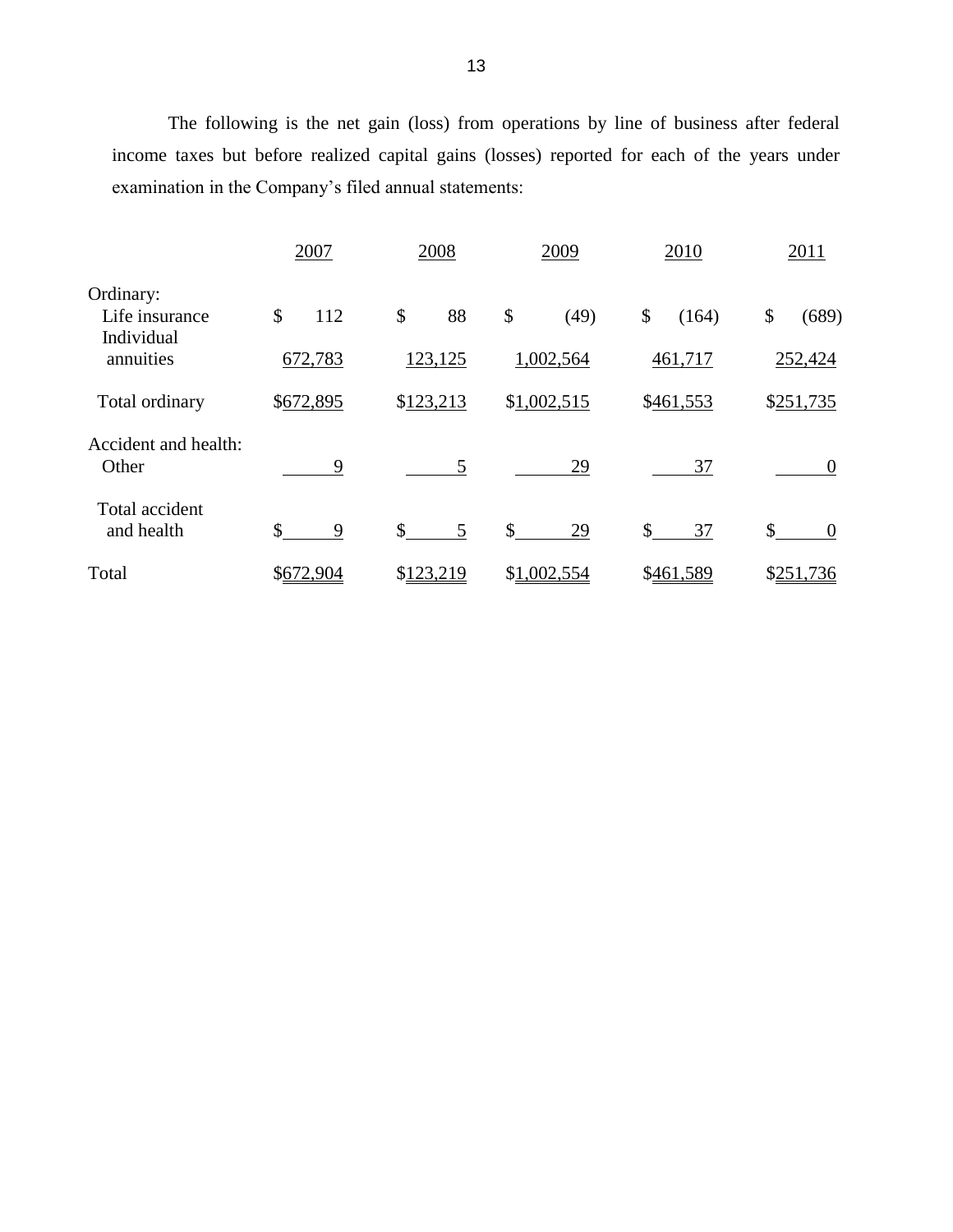#### 6. FINANCIAL STATEMENTS

 operations and a reconciliation of the capital and surplus account for each of the years under review. The examiner's review of a sample of transactions did not reveal any differences which The following statements show the assets, liabilities, capital and surplus as of December 31, 2011, as contained in the Company's 2011 filed annual statement, a condensed summary of materially affected the Company's financial condition as presented in its financial statements contained in the December 31, 2011 filed annual statement.

#### A. Independent Accountants

combined statutory basis statements of financial position of the Company as of December  $31<sup>st</sup>$  of each year in the examination period, and the related statutory-basis statements of operations, The firm of Ernst & Young, LLP was retained by the Company to audit the Company's capital and surplus, and cash flows for the year then ended.

 Ernst & Young, LLP concluded that the statutory financial statements presented fairly, in all material respects, the financial position of the Company at the respective audit dates. Balances reported in these audited financial statements were reconciled to the corresponding years' annual statements with no discrepancies noted.

#### B. Net Admitted Assets

| <b>Bonds</b>                                      | \$36,524,997 |
|---------------------------------------------------|--------------|
| Cash, cash equivalents and short term investments | 5,382,348    |
| Other invested assets                             | 2,554        |
| Investment income due and accrued                 | 458,168      |
| Net deferred tax asset                            | 185,988      |
| Accounts receivable                               | 1,195        |
| Total admitted assets                             | \$42,555,250 |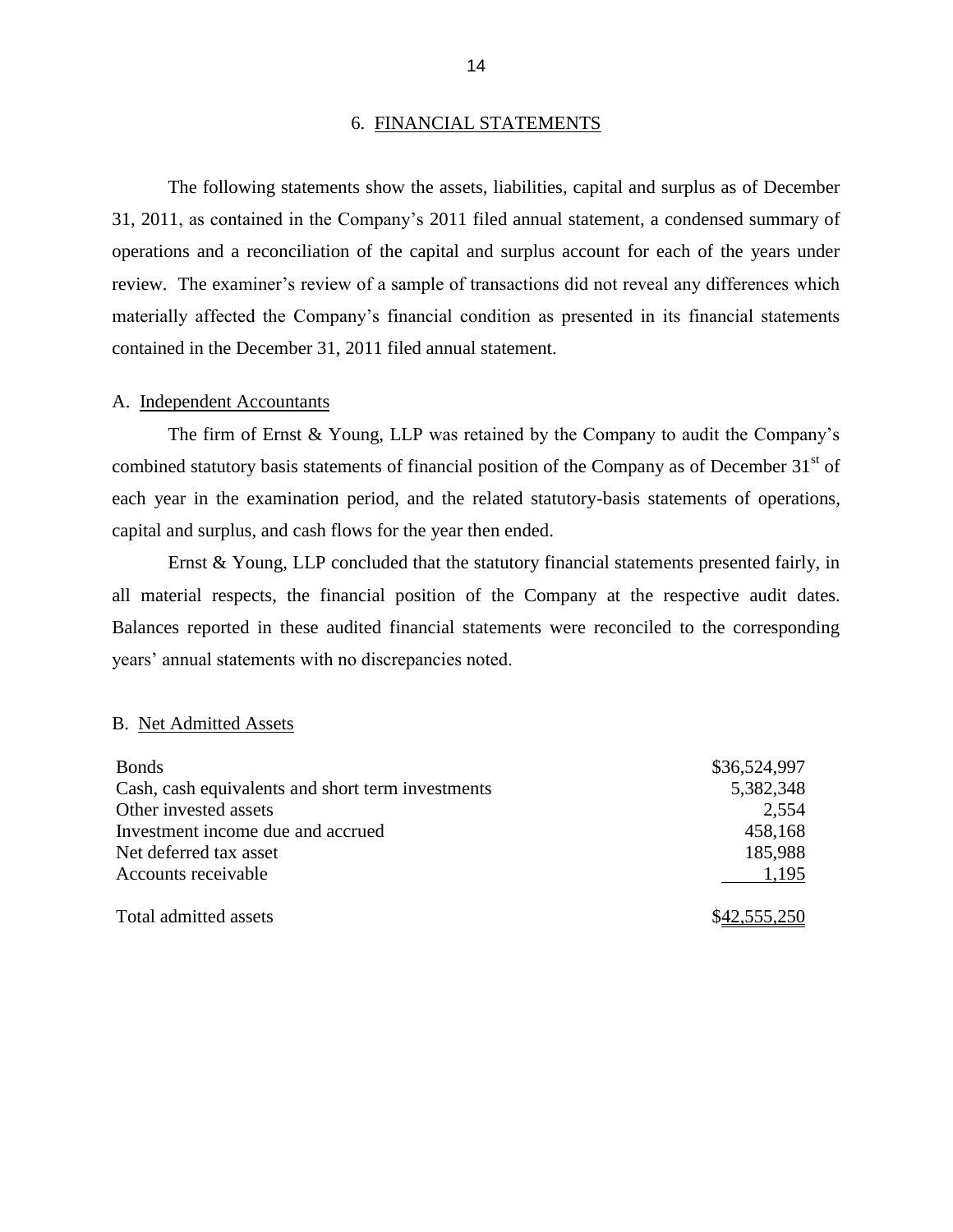## C. Liabilities, Capital and Surplus

| Aggregate reserve for life policies and contracts                       | \$30,412,501 |
|-------------------------------------------------------------------------|--------------|
| Liability for deposit-type contracts                                    | 3,112,598    |
| Interest maintenance reserve                                            | 105,721      |
| General expenses due or accrued                                         | 6,049        |
| Taxes, licenses and fees due or accrued, excluding federal income taxes | 73,092       |
| Current federal and foreign income taxes                                | 2,226        |
| Amounts withheld or retained by company as agent or trustee             | 67,849       |
| Remittances and items not allocated                                     | 41,549       |
| Miscellaneous liabilities:                                              |              |
| Asset valuation reserve                                                 | 134,939      |
| Drafts outstanding                                                      | 40,032       |
| <b>Total liabilities</b>                                                | \$33,996,556 |
| Common capital stock                                                    | \$2,000,000  |
| SSAP 10R election 10.e                                                  | 52,643       |
| Gross paid in and contributed surplus                                   | 5,350,000    |
| Group contingency life reserve                                          | 1,081,983    |
| Unassigned funds (surplus)                                              | 74,067       |
| <b>Surplus</b>                                                          | \$6,558,693  |
| Total capital and surplus                                               | \$ 8,558,693 |
| Total liabilities, capital and surplus                                  | \$42,555,250 |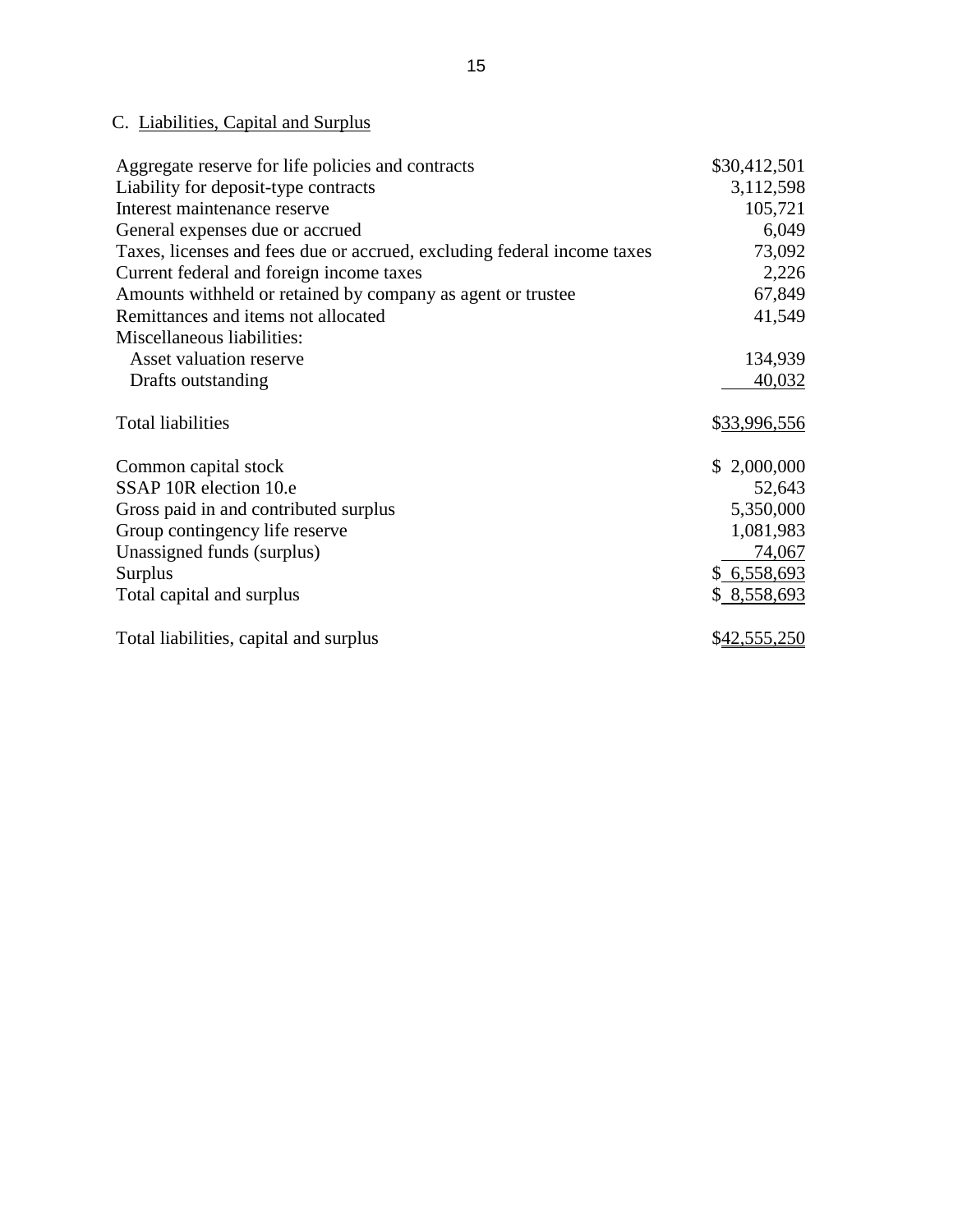## D. Condensed Summary of Operations

|                                                                          | 2007                                  | 2008                                  | 2009                                  | 2010                                           | 2011                                |
|--------------------------------------------------------------------------|---------------------------------------|---------------------------------------|---------------------------------------|------------------------------------------------|-------------------------------------|
| Premiums and considerations<br>Investment income<br>Miscellaneous income | \$<br>4,225<br>3,111,782<br>46,104    | \$<br>5,237<br>2,793,393<br>27,348    | \$<br>26,214<br>2,391,725<br>19,106   | $\mathcal{S}$<br>76,148<br>2,191,427<br>38,299 | \$<br>32,772<br>2,225,146<br>6,927  |
| Total income                                                             | \$3,162,111                           | \$2,825,978                           | \$2,437,045                           | \$2,305,874                                    | \$2,264,845                         |
| Benefit payments<br>Increase in reserves<br>General expenses and taxes   | \$3,778,113<br>(1,772,780)<br>231,411 | \$3,438,995<br>(1,427,089)<br>267,632 | \$3,239,485<br>(2,185,547)<br>124,354 | \$3,262,652<br>(1,857,920)<br>253,520          | \$2,147,383<br>(527,700)<br>232,826 |
| <b>Total deductions</b>                                                  | \$2,236,744                           | \$2,279,538                           | \$1,178,292                           | \$1,658,252                                    | \$1,852,509                         |
| Net gain (loss)<br>Federal and foreign income taxes<br>incurred          | 925,367<br>252,463                    | \$<br>546,440<br>423,221              | \$1,258,753<br>256,209                | $\mathbb{S}$<br>647,622<br>186,032             | \$<br>412,336<br>160,601            |
| Net gain (loss) from operations<br>before net realized capital gains     | 672,904<br>$\mathbb{S}^-$             | $\mathbb{S}$<br>123,219               | \$1,002,544                           | $\mathbb{S}$<br>461,591                        | \$<br>251,736                       |
| Net realized capital gains (losses)                                      | (268)                                 | (72, 633)                             | (220, 701)                            | (81,949)                                       | (141, 786)                          |
| Net income                                                               | 672,636                               | 50,586                                | \$<br>781,843                         | 379,642<br>$\mathbb{S}$                        | \$109,950                           |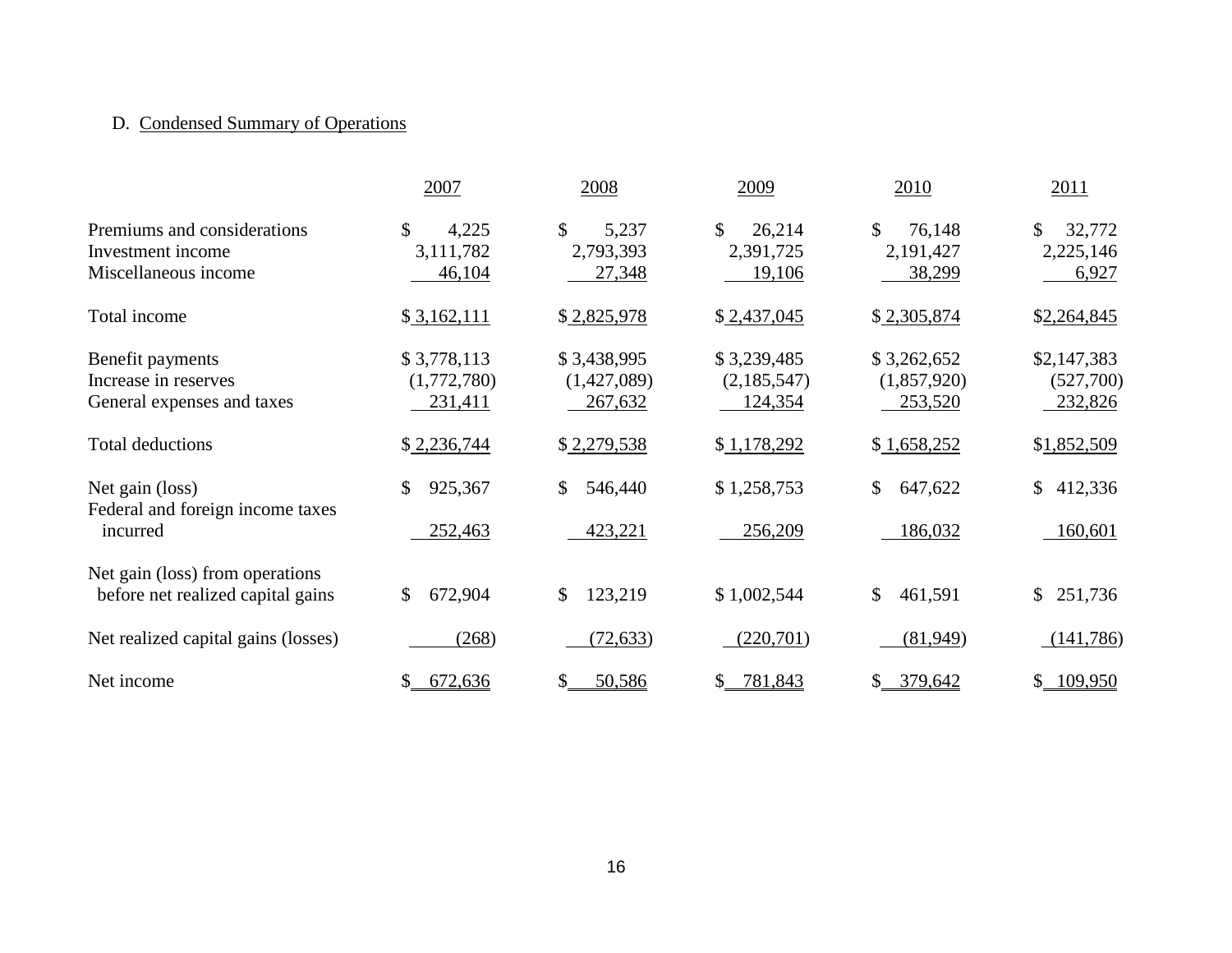## E. Capital and Surplus Account

|                                                   | 2007          | 2008                   | 2009          | 2010          | 2011          |
|---------------------------------------------------|---------------|------------------------|---------------|---------------|---------------|
| Capital and surplus,<br>December 31, prior year   | \$10,371,724  | \$10,980,155           | \$7,092,577   | \$8,011,412   | \$8,376,884   |
| Net income                                        | \$<br>672,636 | $\mathbb{S}$<br>50,586 | 781,843<br>S. | 379,642<br>S. | 109,950<br>\$ |
| Change in net deferred income tax                 | (49,713)      | 243,014                | (137, 811)    | (8,580)       | 77,320        |
| Change in non-admitted assets                     |               |                        |               |               |               |
| and related items                                 | 47,821        | (193, 258)             | 124,858       | 28,437        | (24, 356)     |
| Change in asset valuation reserve                 | (62,313)      | 12,080                 | 92,807        | (30, 356)     | 19,720        |
| Dividends to stockholders                         | 0             | (4,000,000)            | $\Omega$      | $\theta$      | $\Omega$      |
| SSAP 10R election 10.e                            | 0             | $\Omega$               | 57,138        | (3,671)       | (824)         |
| Net change in capital and surplus<br>for the year | 608,431       | \$ (3,877,578)         | \$918,835     | \$365,472     | \$181,810     |
| Capital and surplus,                              |               |                        |               |               |               |
| December 31, current year                         | \$10,980,155  | \$7,092,577            | \$8,011,412   | \$8,376,884   | \$8,558,693   |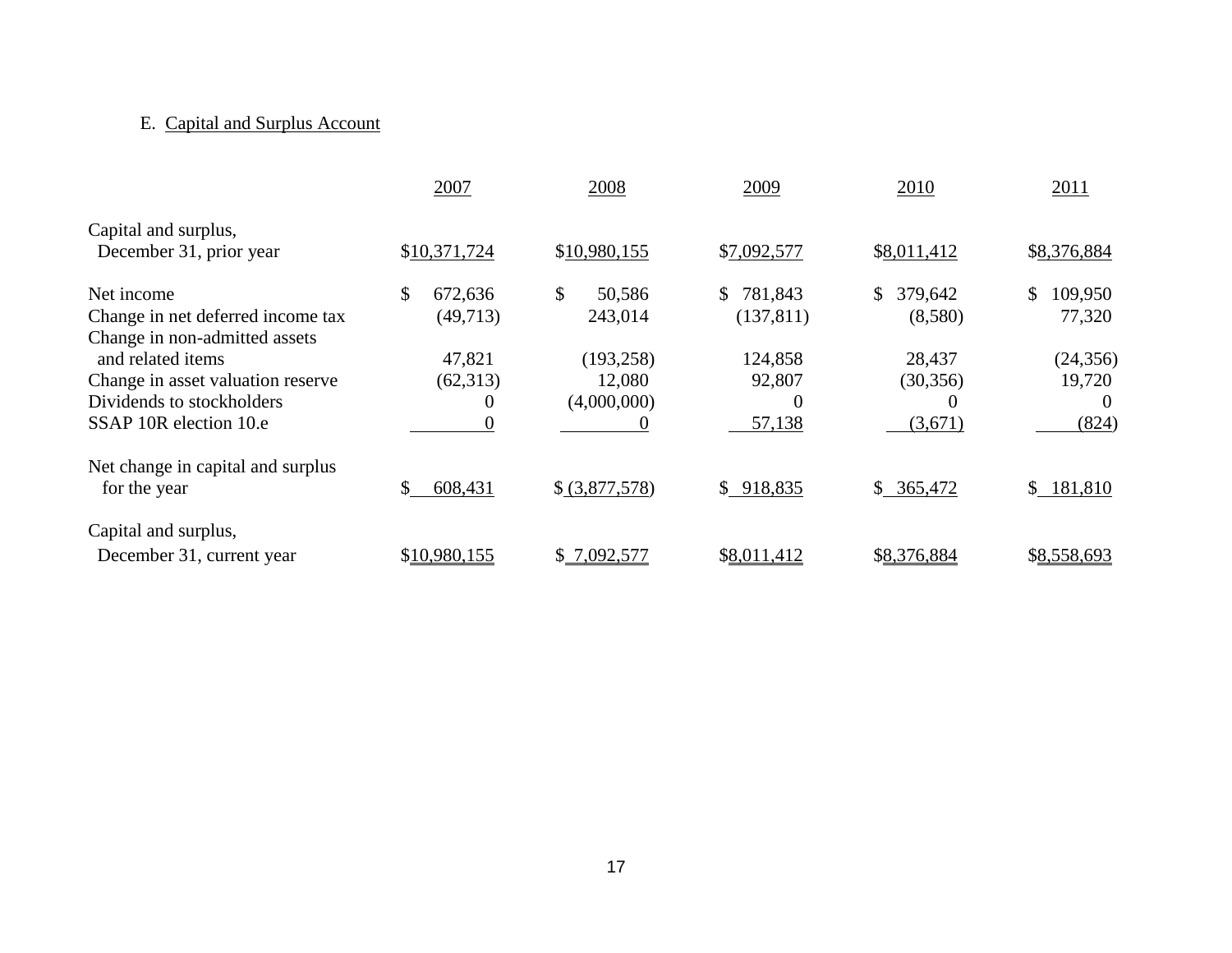#### 7. MARKET CONDUCT ACTIVITIES

<span id="page-20-0"></span> affecting policyholders, claimants, and beneficiaries to determine compliance with applicable The examiner reviewed various elements of the Company's market conduct activities statutes and regulations and the operating rules of the Company.

#### A. Advertising and sales activities

 produce any advertising material during the examination period. The Company did not write any new business during the examination period and did not

#### B. Underwriting and policy forms

The Company did not write any new business during the examination period, therefore there were no new underwriting files, issued or declined, to review.

#### C. Treatment of Policyholders

 The examiner reviewed a sample of various types of claims, surrenders, changes and lapses. The examiner also reviewed the various controls involved, checked the accuracy of the computations and traced the accounting data to the books of account.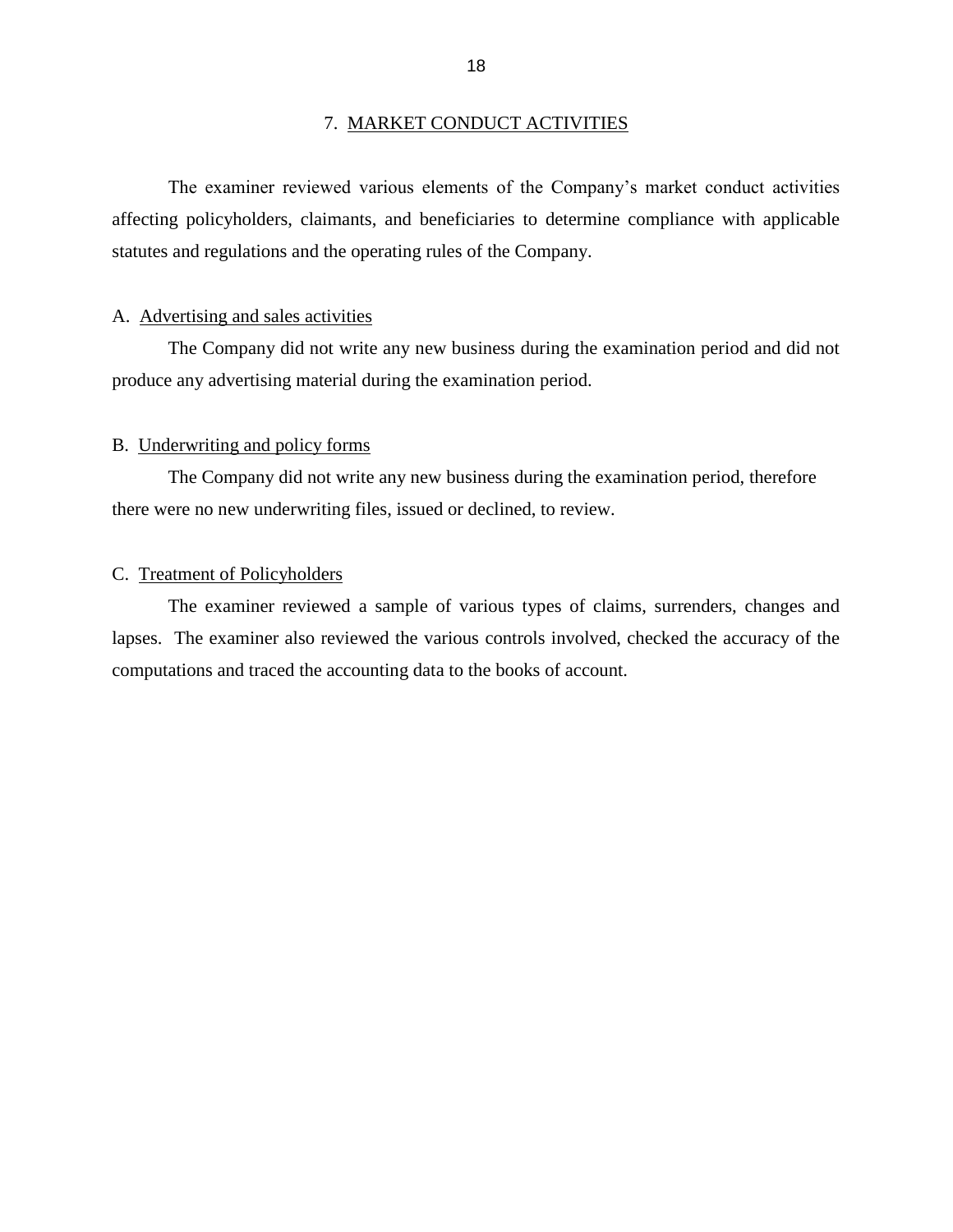#### 8. RECORD RETENTION

<span id="page-21-0"></span>8. RECORD RETENTION<br>Section 243.2 of Department Regulation No. 152 states, in part:

 complaint, financial, and producer licensing records, and such other records subject to examination by the superintendent, in accordance with the provisions of "(a) …every insurer shall maintain its claims, rating, underwriting, marketing, this Part.

(b) Except as otherwise required by law or regulation, an insurer shall maintain:

- (1) A policy record for each insurance contract or policy for six calendar years after the date the policy is no longer in force or until after the filing of the report on examination in which the record was subject to review, whichever is longer. . .
	- (i) the policy term, basis for rating, and return premium amounts, if any;
	- (ii) the application, including any application form or enrollment form for coverage under any insurance contract or policy;
	- (iii) the contract or policy forms issued including the declaration pages, endorsements, riders, and termination notices of the contract or policy. Binders shall be retained if a contract or policy was not issued; and
	- (iv) other information necessary for reconstructing the solicitation, rating, and underwriting of the contract or policy. . .
- (4) A claim file for six calendar years after all elements of the claim are resolved and the file is closed or until after the filing of the report on examination in which the claim file was subject to review, whichever is longer. A claim file shall show clearly the inception, handling and disposition of the claim, including the dates that forms and other documents were received. . .
- (8) Any other-record for six calendar years from its creation or until after the filing of a report on examination or the conclusion of an investigation in which the record was subject to review...
- (d) An insurer shall require, by contract or other means, that a person authorized to act on its behalf in connection with the doing of an insurance business, including a managing general agent, an administrator, or other person or above, the insurer shall be responsible if the person or entity fails to maintain entity, shall comply with the provisions of this Part in maintaining records that the insurer would otherwise be required to maintain. Notwithstanding the the records in the required manner.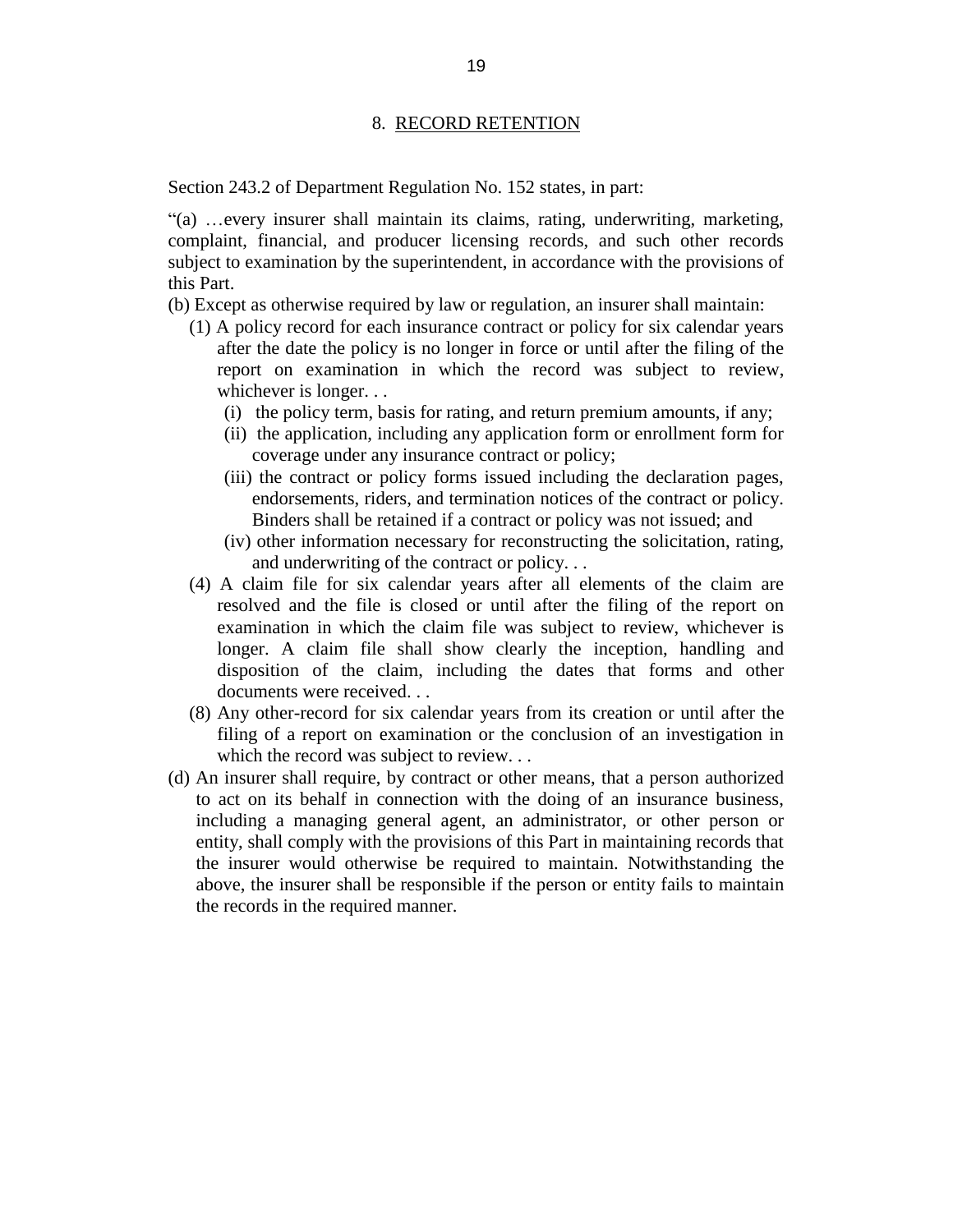Section 243.3(a)(4) of Department Regulation No. 152 states:

 original paper record, a duplicate or back-up system sufficient to permit (4) If the insurer does not retain the original paper record, or if there was no reconstruction of the record shall be established at a separate location. The record may be retained in any form permitted by this Part.

 The examiner requested 11 outgoing replacement files, 20 annuity death claim files, 21 annuity paid claim files, 20 surrender and withdrawal files and 17 actuarial files.

The Company failed to provide:

- any records for 3 (27%) of the 11 outgoing replacement files requested
- any records for 8 (40%) of the 20 annuity death claim files requested
- any records for 9 (43%) of the 21 annuity paid claim files requested
- any records for 4 (20%) of the 20 surrender and withdrawal files requested
- complete records for 14 (82%) of the 17 actuarial files requested

 The Company stated that it, "has exercised all of its options for locating the requested files. Due to th[e] transition over the years with the purchases of the Company, the remaining files have been unable to be located."

 The Company violated Sections 243.2(b)(1)(4) and (8) of Department Regulation No. 152 by failing to provide complete records for 38 of the 89 records requested.

The examiner reviewed 8 replacement files, 12 annuity death claim files, 12 annuity paid claim files, and 16 surrender and withdrawal files.

 The Company failed to maintain claim files that clearly showed the inception, handling and disposition of the claim in:

- 8 ( 67%) of the 12 remaining annuity death claim files reviewed  $\bullet$ 
	- Five death claim files was missing the Supplementary Contract Providing Annuity Income Benefit Information;
	- corresponding policy form, the claim form, the calculation of the claim amount - One death claim file was missing the corresponding application, the and the proof of payment;
	- One death claim file was missing the claim form, the calculation of the claim amount and the proof of payment;
	- One death claim file was missing the calculation of the claim amount and the proof of payment;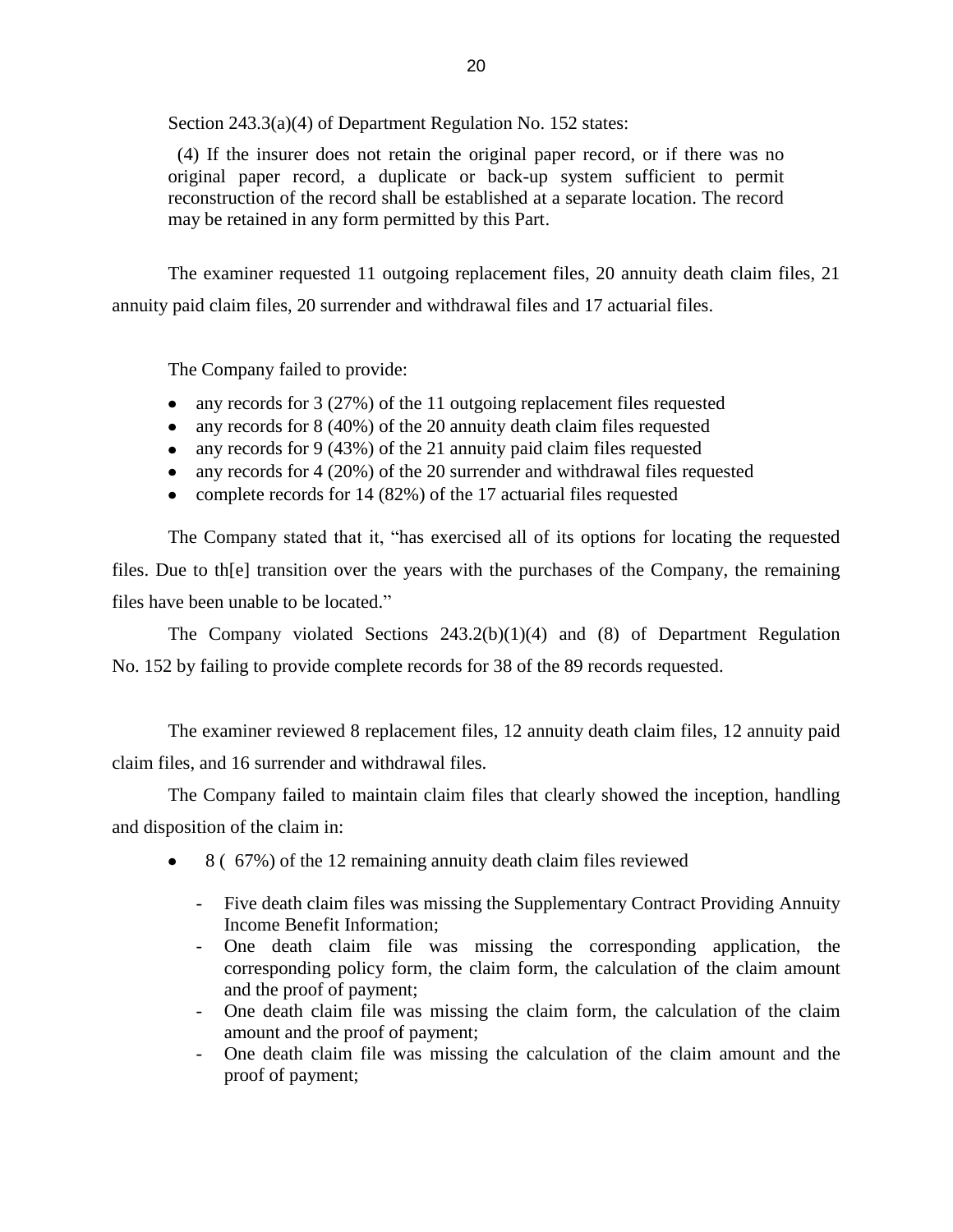- 12 (100%) of the 12 remaining annuity paid claim files reviewed
	- Two annuity paid claim files were missing the corresponding application;
	- - One annuity paid claim file was missing the corresponding policy form and the calculation of the amount paid;
	- - Two annuity paid claim files were missing the corresponding application, the corresponding policy form and the proof of payment;
	- - One annuity paid claim file was missing the corresponding application, the corresponding policy form, the claim form, and the calculation of the claim amount;
	- - One annuity paid claim file was missing the corresponding application, the corresponding policy form, the claim form, the calculation of the claim amount and the proof of payment;
	- One annuity paid claim file was missing the corresponding policy form, the claim form, the calculation of the claim amount and the proof of payment;
	- - Two annuity paid claim files were missing the claim form and the calculation of the claim amount;
	- - Two annuity paid claim files were missing the calculation of the claim amount and the proof of payment;
- 10 (  $63\%$  ) of the 16 remaining surrender and withdrawal files reviewed
	- - Two surrender and withdrawal files were missing the support showing how the withdrawal amount was calculated;
	- - Two surrender and withdrawal files were missing the support showing how the withdrawal amount was calculated;
	- One surrender and withdrawal file was missing the surrender request;
	- One surrender and withdrawal file was missing the cancelled check;
	- - One surrender and withdrawal file was missing the Required Minimum Distribution calculation sheet, the payment letter and the cancelled check;
	- - One surrender and withdrawal file was missing the payment letter and the cancelled check;
	- - One surrender and withdrawal file was missing the request to reverse the transaction;
	- One surrender and withdrawal file was missing the partial withdrawal request;

 The Company stated that it, "has exercised all of its options for locating the requested files. Due to th[e] transition over the years with the purchases of the Company, the remaining files have been unable to be located."

 The Company violated Section 243.2(b)(4) by failing to maintain claim files that clearly showed the inception, handling and disposition of the claim.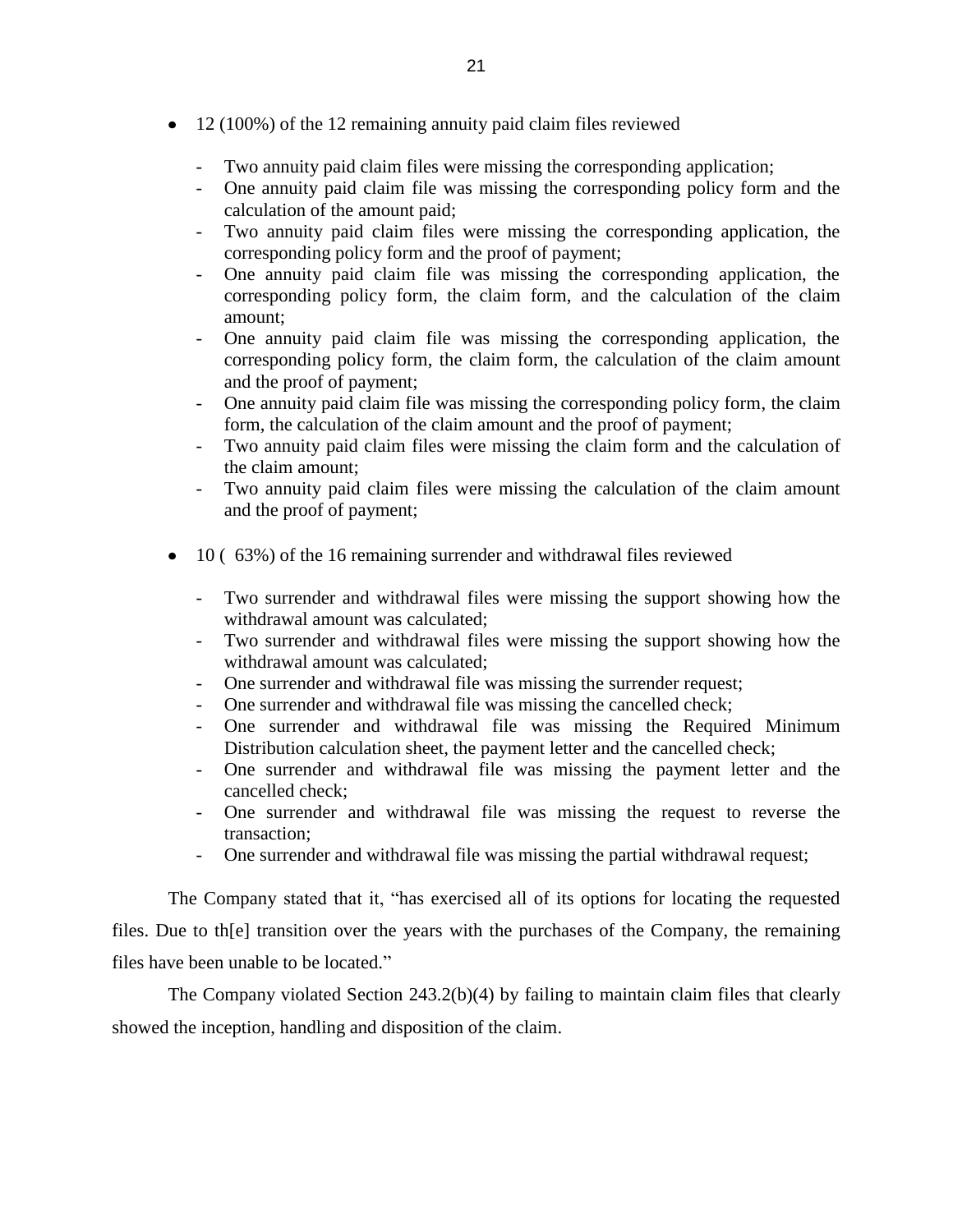The Company also violated Section 243.3(a)(4) of Department Regulation No. 152 by failing to maintain a duplicate or back-up system sufficient to permit reconstruction of the record at a separate location in those instances where the insurer did not retain the original paper record.

 claims, rating, underwriting, marketing and such other records subject to examination by the superintendent, in accordance with the provisions of Department Regulation No. 152. The The examiner recommends that the Company implement procedures to maintain its examiner also recommends that the Company implement controls to ensure that such procedures are followed.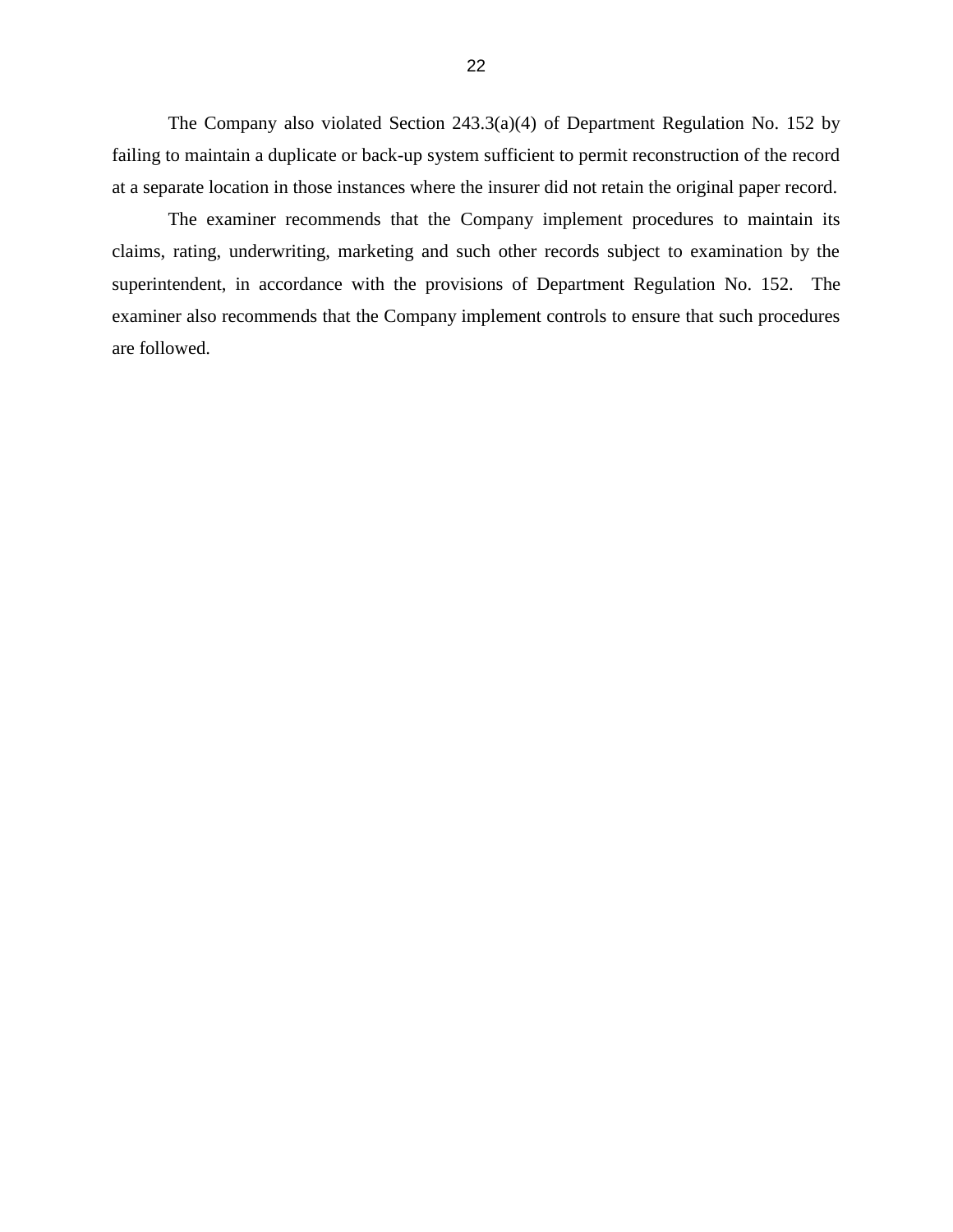#### 9. PRIOR REPORT SUMMARY AND CONCLUSIONS

<span id="page-25-0"></span> Following are the violations and recommendation contained in the prior report on examination and the subsequent actions taken by the Company in response to each citation:

Item Description

 A The examiner recommended that the Company continue to use the reserving methodology as agreed upon with the Department.

> The Company established additional reserves in the amount of \$950,000 as of September 30, 2008.

 B The Company violated Section 403(d) of the New York Insurance Law by using a claim form that did not contain the complete fraud warning as required by law.

> The Company added the New York language to both the annuity claim form and the state specific fraud warning supplement, which is included with the initial forms mailing to each beneficiary.

 C The Company violated Section 3214(c) of the New York Insurance Law by failing to compute interest daily at the rate of interest currently paid by the insurer from the date of death to the date of payment.

> The Company added two additional days to the interest rate calculation period to cover the additional days needed to run the nightly cycle and generate the check.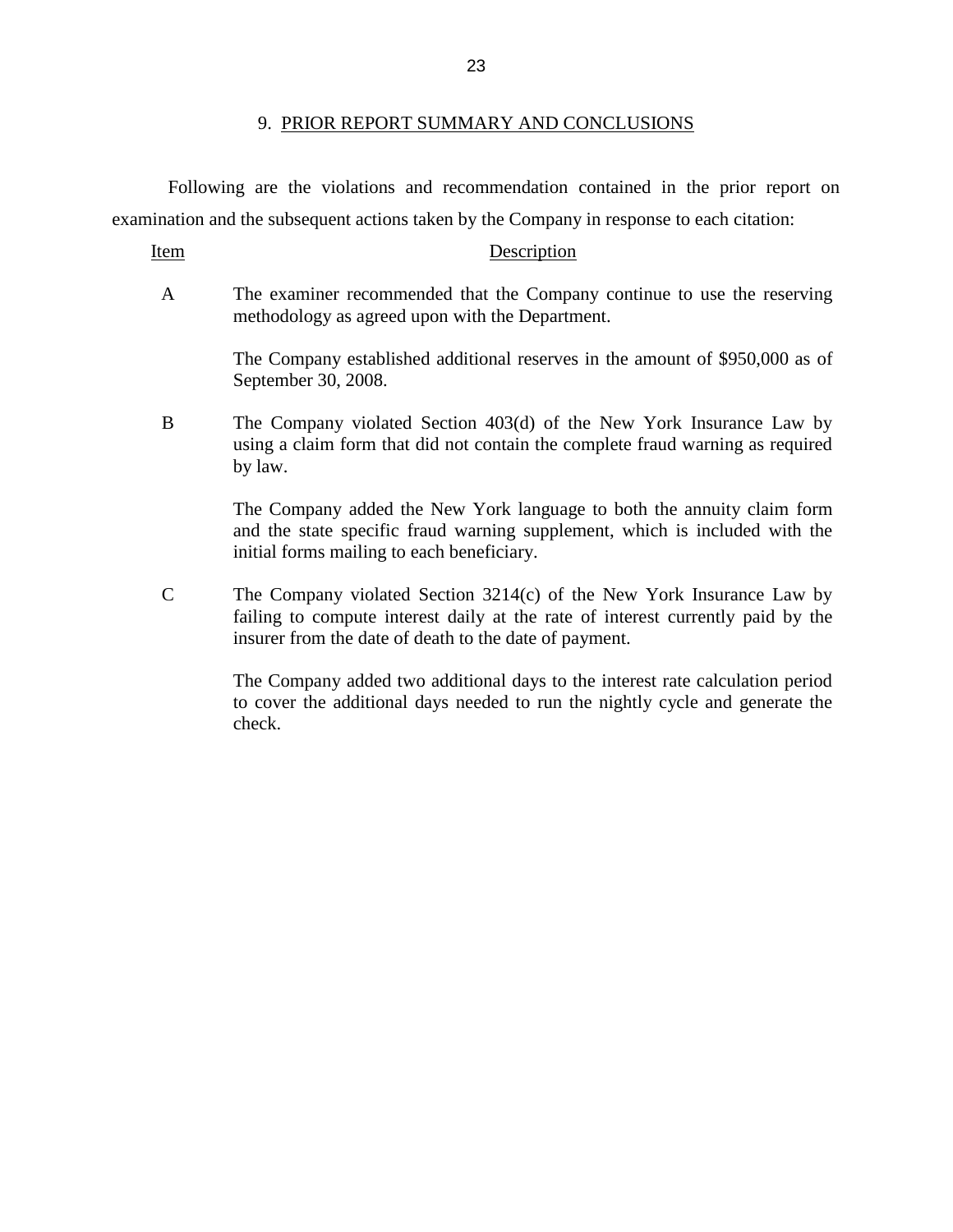## 10. SUMMARY AND CONCLUSIONS

<span id="page-26-0"></span>Following are the violations, recommendations and comment contained in this report:

| <u>Item</u> | Description                                                                                                                                                                                                                                                                                                                                                                                                                                                                                                                                                                      | Page $No(s)$ . |
|-------------|----------------------------------------------------------------------------------------------------------------------------------------------------------------------------------------------------------------------------------------------------------------------------------------------------------------------------------------------------------------------------------------------------------------------------------------------------------------------------------------------------------------------------------------------------------------------------------|----------------|
| A           | The Company violated Section $1202(b)(2)$ of the New York Insurance<br>Law by failing to establish a committee comprised solely of directors<br>who are not officers or employees of the company to recommend the<br>selection of independent certified public accountants, nominate<br>candidates for director for election by shareholders or policyholders,<br>evaluate the performance of officers deemed by such committee to be<br>principal officers of the company and recommend to the board of<br>directors the selection and compensation of such principal officers. | 9              |
| B           | The examiner recommends that the board establish an independent<br>committee with the requisite authority to ensure compliance with<br>Section 1202(b)(2) of the New York Insurance Law.                                                                                                                                                                                                                                                                                                                                                                                         | 9              |
| $\mathbf C$ | On May 12, 2012, the new board established several<br>Comment:<br>independent committees with the requisite authority to ensure<br>compliance with Section 1202(b)(2) of the New York Insurance Law.                                                                                                                                                                                                                                                                                                                                                                             | 9              |
| D           | The Company violated Sections $243.2(b)(1)(4)$ and (8) of Department<br>Regulation No. 152 by failing to provide complete records for 38 of the<br>89 records requested.                                                                                                                                                                                                                                                                                                                                                                                                         | 20             |
| E           | The Company violated Section $243.2(b)(4)$ by failing to maintain claim<br>files that clearly showed the inception, handling and disposition of the<br>claim.                                                                                                                                                                                                                                                                                                                                                                                                                    | 21             |
| $\mathbf F$ | The Company also violated Section $243.3(a)(4)$ of Department<br>Regulation No. 152 by failing to maintain a duplicate or back-up system<br>sufficient to permit reconstruction of the record at a separate location in<br>those instances where the insurer did not retain the original paper<br>record.                                                                                                                                                                                                                                                                        | 22             |
| G           | The examiner recommends that the Company implement procedures to<br>maintain its claims, rating, underwriting, marketing and such other<br>records subject to examination by the superintendent, in accordance<br>with the provisions of Department Regulation No. 152. The examiner<br>also recommends that the Company implement controls to ensure that<br>such procedures are followed.                                                                                                                                                                                      | 22             |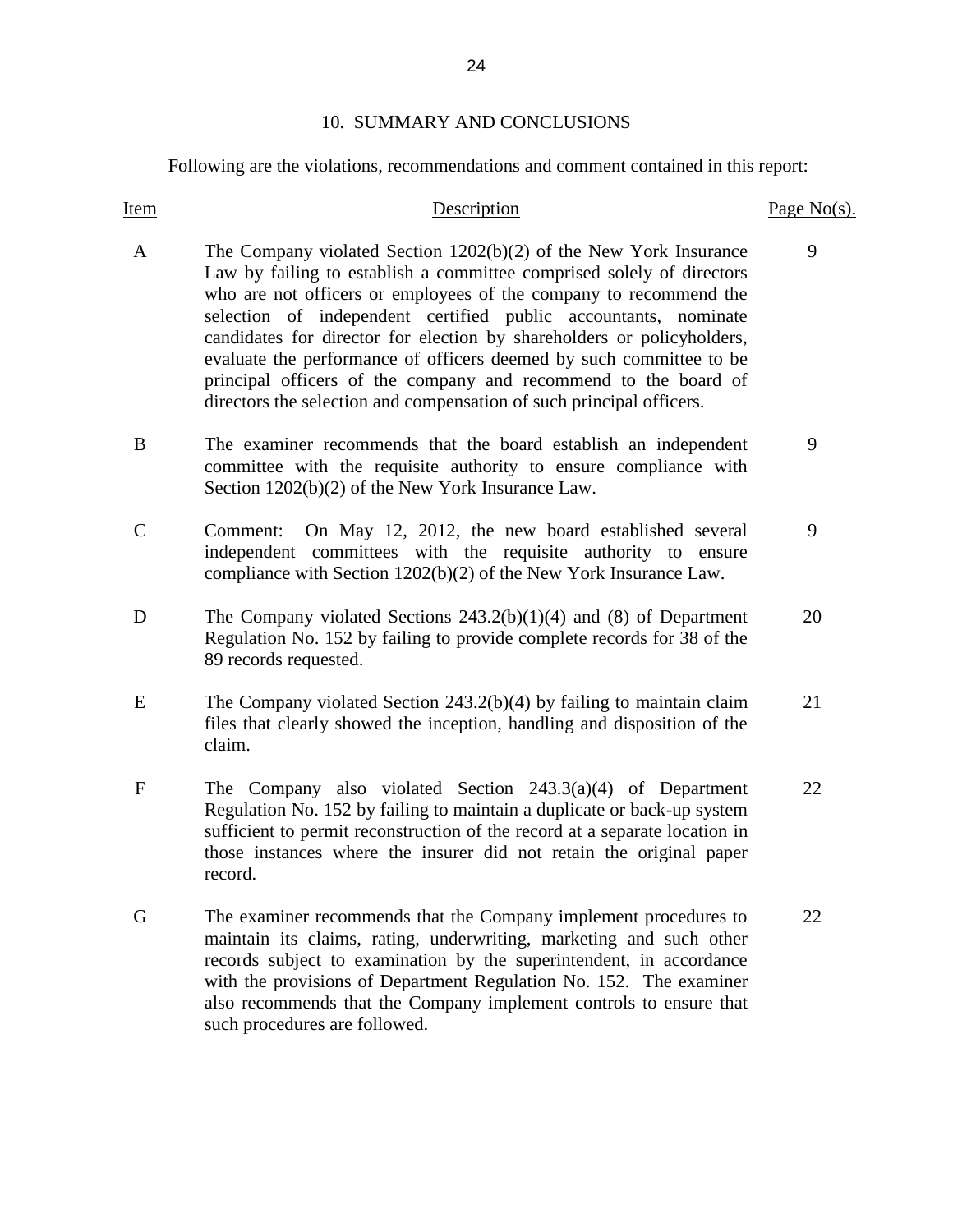Respectfully submitted,

/s/

S'elrey N. David Senior Insurance Examiner

### COUNTY OF NEW YORK ) STATE OF NEW YORK ) )SS:

S'elrey N. David, being duly sworn, deposes and says that the foregoing report, subscribed by him, is true to the best of his knowledge and belief.

/s/

S'elrey N. David

Subscribed and sworn to before me

this day of